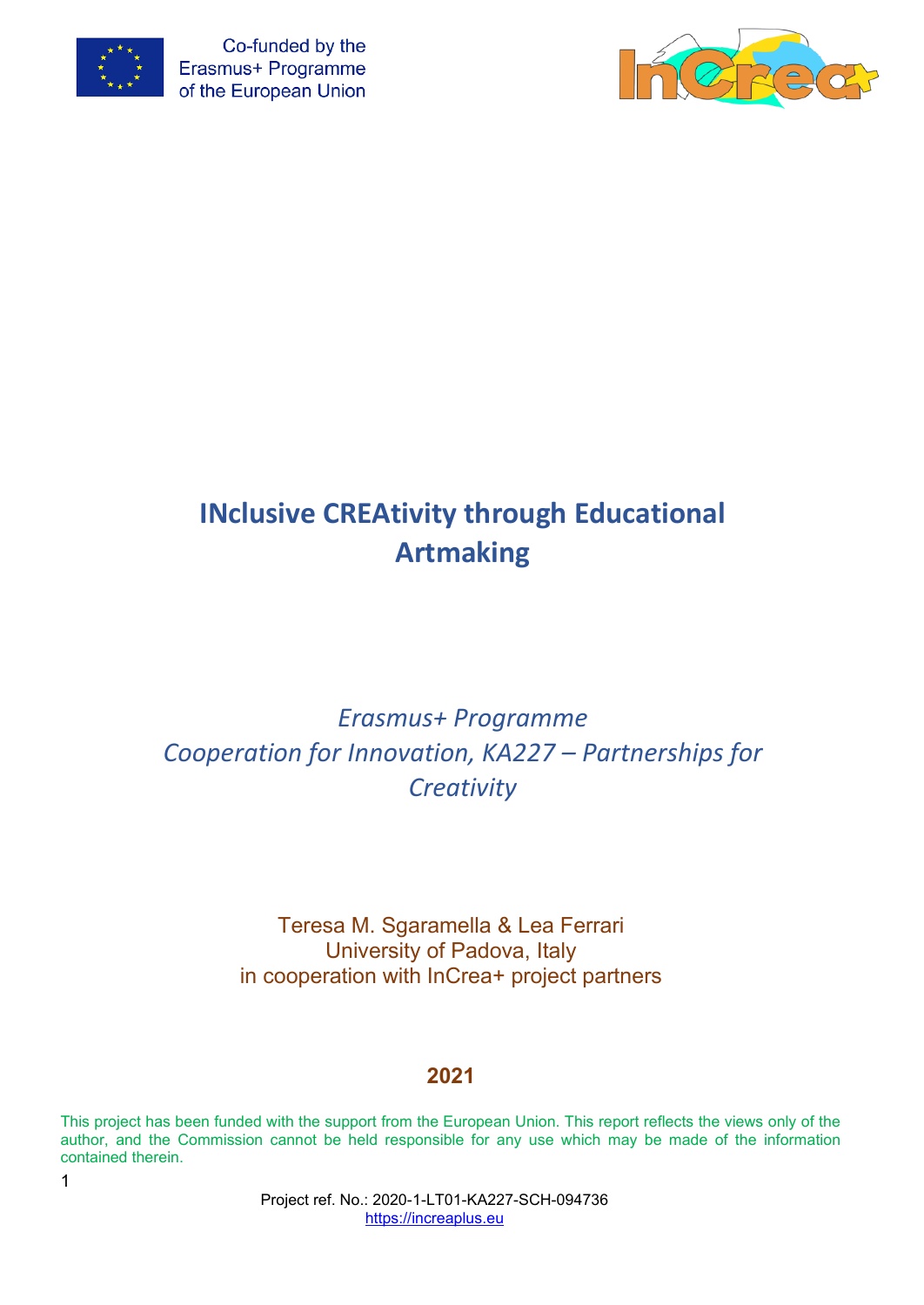



# **Table of contents**

# **Introduction**

## **A. Results from School survey**

- **A1. Participants background information**
- **A2. Educational Challenges and Participants experience in inclusive education**

#### **A3. Arts and Inclusive practices**

Arts as means of expression in Inclusive Practices

- Expected Benefits for student
- Useful competences
- The role of arts' specialists
- *A4. Educational artmaking and the 21st century challenges*

Useful artistic products and activities in addressing 21<sup>st</sup> century skills

# **B. Results from Creative and Cultural Sector survey**

- **B1. Participants background information**
- **B2. Educational Challenges and Participants experience in inclusive education**
- **B3. Inclusive education and arts**

Arts as means of expression in Inclusive Practices

Expected Benefits for student

Useful competences

The role of arts' specialists

## *B4. Education art making and 21st century challenges*

Useful artistic products and activities in addressing 21<sup>st</sup> century skills

# *C. Highlighting perspectives of teachers and Creative and Cultural Sector professionals: main points*

Challenges to Inclusive Education Arts and their support to inclusive practices: options and expected impact Expected benefits from inclusive practices Competences and role of professionals Educational Artmaking and  $21<sup>st</sup>$  century skills

# *D. Integrating teachers and Creative and Cultural Sector perspectives: suggestions for InCrea+ Project*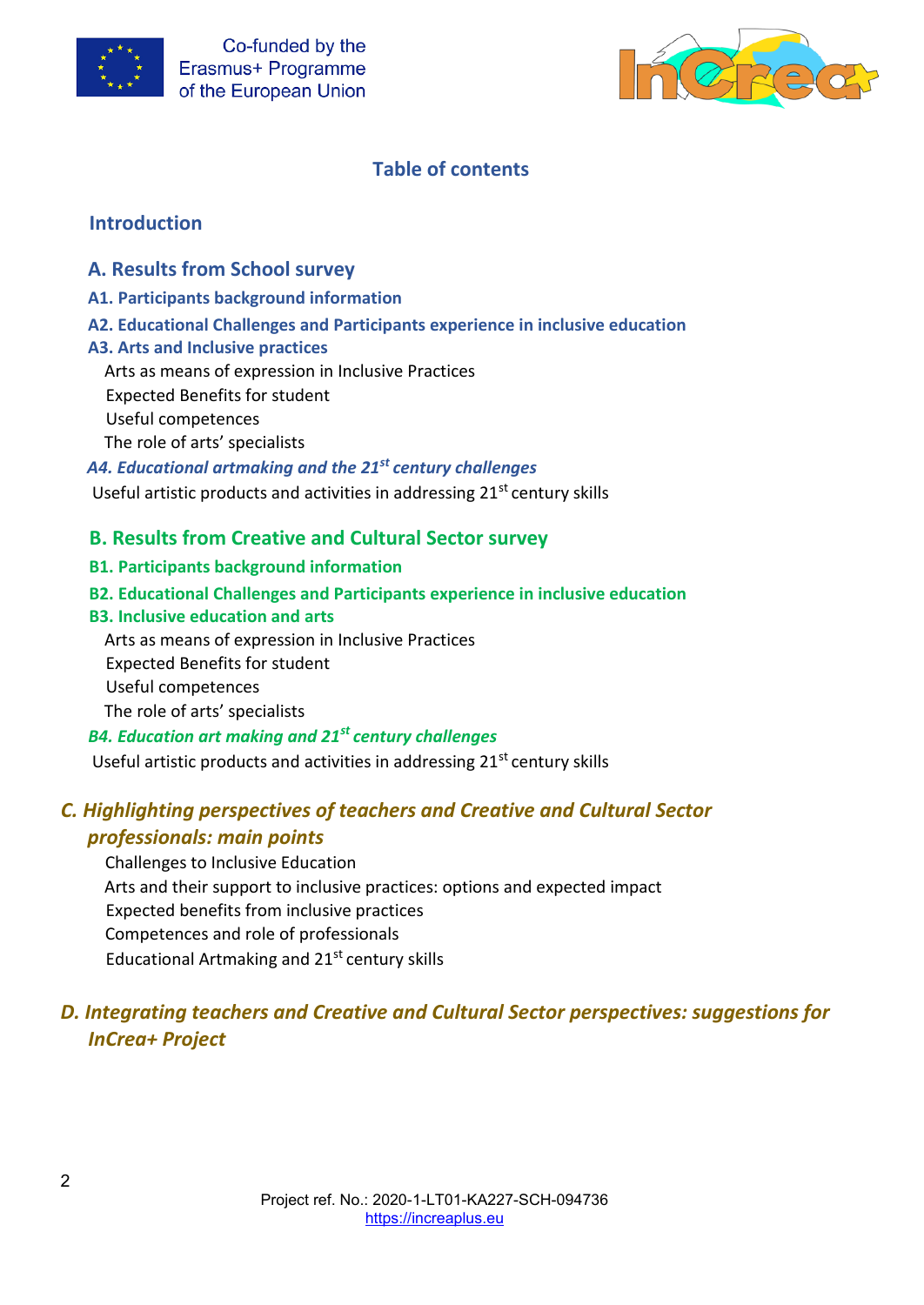



#### *Introduction*

The project "INclusive CREAtivity through Educational Artmaking" (InCrea+) aims to provide an innovative method for Inclusive Education and promotion of wellbeing supporting the development of 21st century skills through the implementation of artistic educational content and practices. This report presents the results of two surveys that describe the point of view of teachers and professionals working in the Cultural Sector. The surveys were aimed at gathering information to better understand educators' knowledge, opinions, expectations, wishes and the challenges they meet as concern inclusive education. Data were collected from April to June 2021 via Google Moduli. At the end, general conclusions are provided together with suggestions for the implementation of the InCrea+ curriculum.

## *A. Results from School Survey*

## *A1. Participants background information*

In total 100 teachers, 77% woman and 23% man, were involved in the survey from the seven partnership institutions<sup>1</sup> from six partner countries. In more details, 24 teachers were involved in Lithuania, 11 in Turkey, 23 in Italy, 12 in Bulgaria, 7 in Spain, and 23 in Romania.

Twenty-two teachers work in primary school, 39 in middle school, 12 work in high school and 27 teachers work at the same time in schools of different grades. This last group comes from data collected in Lithuania, Romania, and Spain.

Readers are acknowledged that the analyses reported may differ in the number of respondents to the specific questions.

Table 1A represents data reported by respondents concerning the subject they currently teach.

| <b>Teaching Subject</b>     | N(%)     |
|-----------------------------|----------|
| Literature                  | 5(5,1)   |
| Foreign modern languages    | 21(21,4) |
| History/Geography           | 5(5,1)   |
| Physics/Maths/Biology       | 15(15,3) |
| Technology                  | 9(9,2)   |
| Sport                       | 1(1,1)   |
| Music                       | 3(3,1)   |
| Visual Arts/History of Arts | 23(23,5) |

 $^{\text{1}}$  Kauno Juozo Grušo meno gimnazija (LT), Trakų rajono savivaldybės pedagoginė psichologinė tarnyba (LT), Besime Özderici Ortaokulu (TR), Università degli studi di Padova (IT), CUBU Foundation (BG), Associació Meraki Projectes de València (ES), Fundatia EuroEd (RO)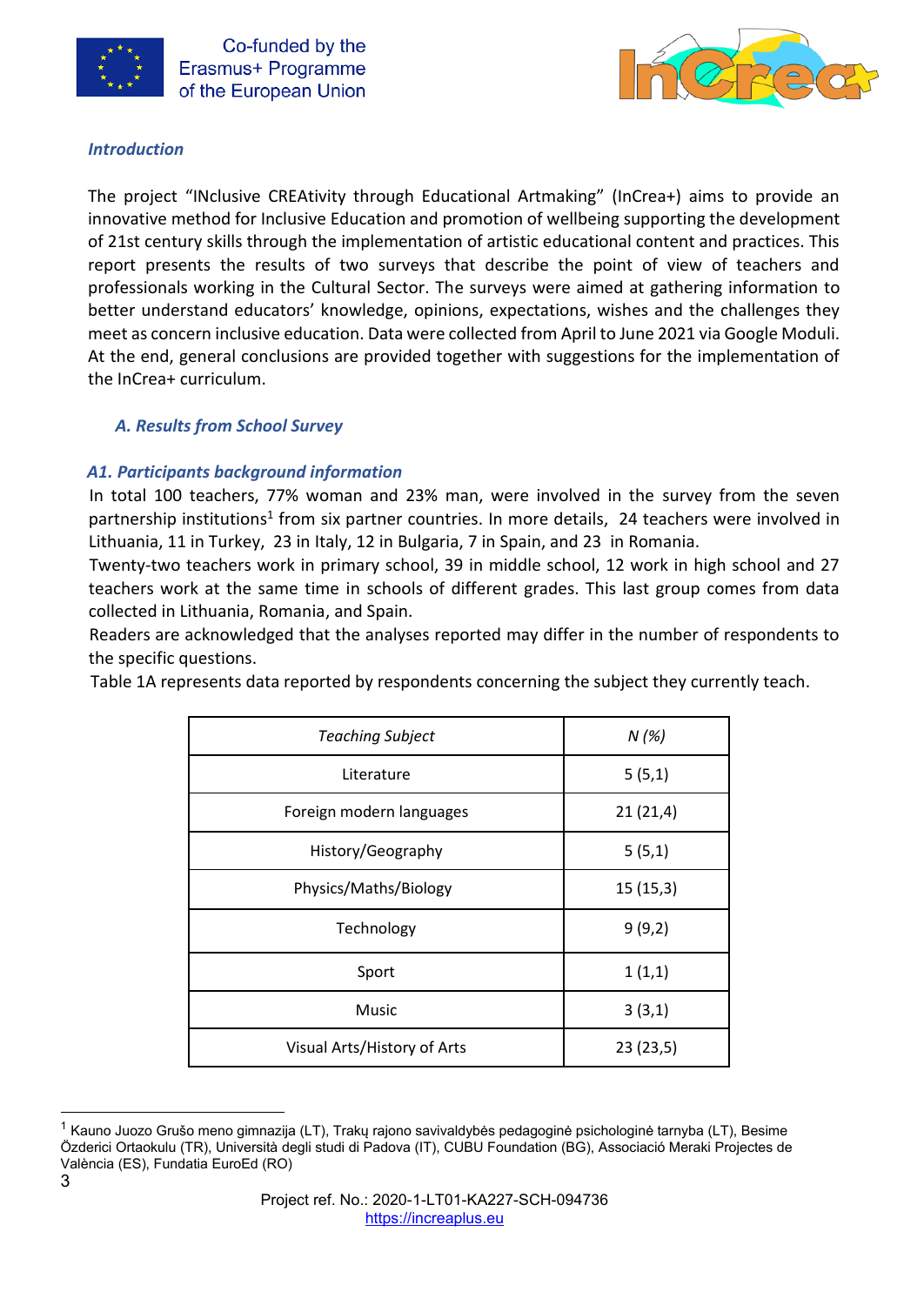



| Theatre                               | 1(1,0)   |
|---------------------------------------|----------|
| Psychological support and counselling | 7(7,1)   |
| Health education                      | 2(2,0)   |
| Other                                 | 6(6,1)   |
| <b>Total</b>                          | 98 (100) |

*Table 1A. Frequencies and percentage of the teaching subject of teachers participating in the survey*

As shown in the table, almost half of participants teach basic subjects in school curricula (i.e., language, literature, history and geography or STEM subjects) while 27% of them teach arts or art related subjects (music, theatre, visual arts). Diverse areas are then represented in the answers to the survey.

## *A2. Educational Challenges and Participants experience in inclusive education*

The analysis of the several challenges students may face in responding to the context's requests was then carried out based on the answers provide by 85 respondents (See Table 2A).

| Challenges                              | N(%)      |
|-----------------------------------------|-----------|
| Cultural                                | 27(22,9)  |
| Socioeconomic                           | 53 (44,9) |
| Social and emotional                    | 72 (61,0) |
| Physical, cognitive, and<br>behavioural | 29 (24,6) |
| Giftedness                              | 19(16,1)  |
| Talent                                  | 22(18,6)  |

*Table 2A. Frequencies and percentage of the teaching subject for participants in the survey* 

The most frequent challenges emerging from the survey are social and emotional ones, namely, depression, behavioural problems in self-expression, managing stress and anger. These represent 61% of the answers.

Socioeconomic challenges such as low-income families, job issues of parents, limited access to educational, technological, or other resources follow in frequency (44.9%). According to 23% of teachers there are cultural challenges, that include migration, language barriers or religion. A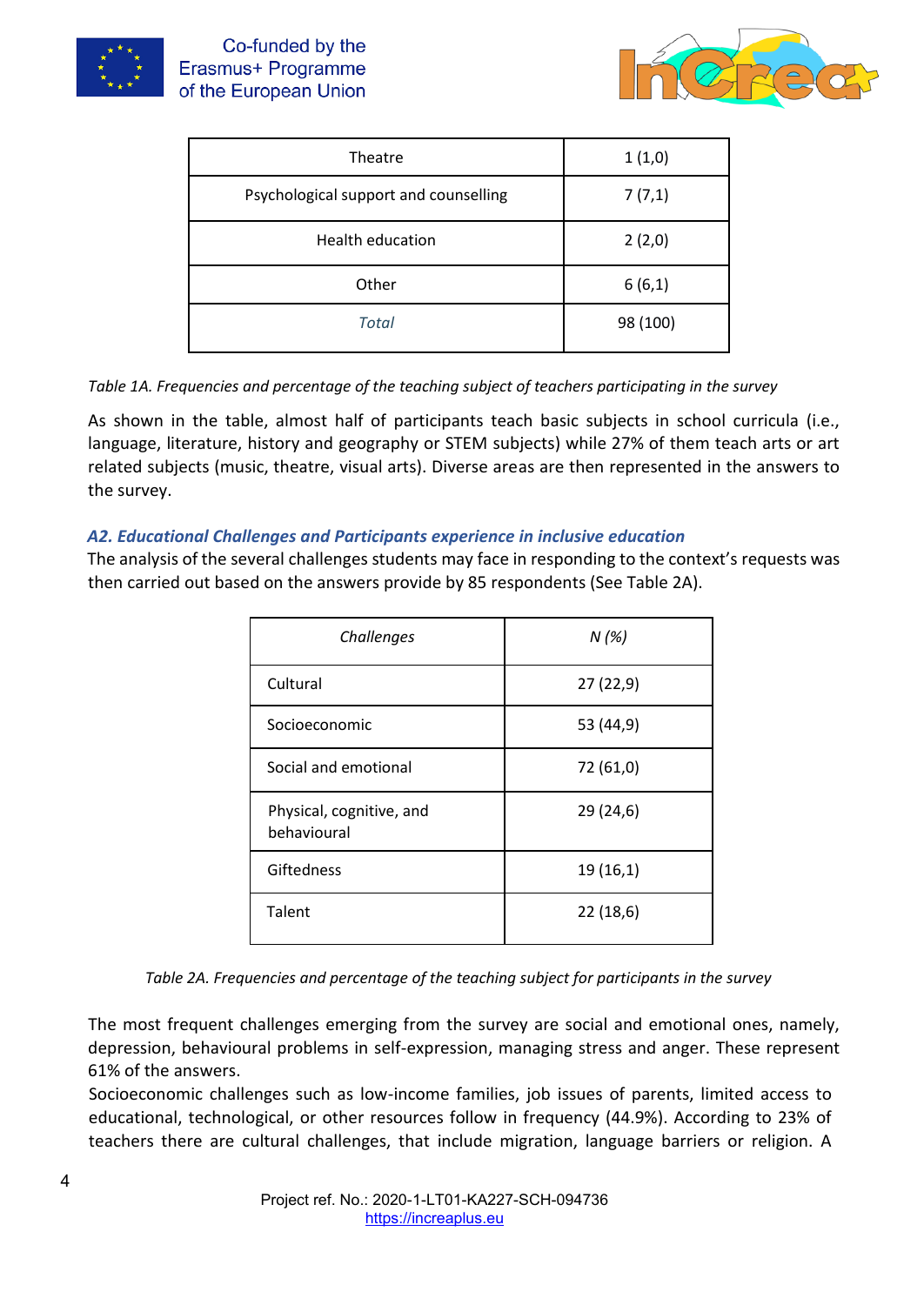



similar frequency emerges for Physical or cognitive-behavioural impairment (24.6%). Finally, a relevant percentage of respondents reported challenges related to Intelligence Giftedness (about 16%) and Talent as special abilities (18.6%).

As regards the experience and familiarity with inclusive education issues, Table 3A shows the main aspects emerging in partners' countries. 79% of participants have experience in working with certified SEN students or other vulnerabilities and only 39.4% of them mentions experience with inclusive education strategies.

| Opportunities for experiencing Inclusive Education |           |           |          |
|----------------------------------------------------|-----------|-----------|----------|
| Previous experiences                               | Yes       | No        | Total    |
|                                                    | 79 (79)   | 21(21)    | 100      |
| Knowing Inclusive Education Strategies             | Yes       | No        | Total    |
|                                                    | 39,4 (39) | 60,6 (60) | 100(99)  |
| Perceived level of experience                      | Limited   | Extended  | Total    |
|                                                    | 20(57.1)  | 15(42.1)  | 35 (100) |
| Type of experience                                 | Courses   | Practice  |          |
|                                                    | 15 (46.9) | 17(53.1)  | 32 (100) |

*Table 3A. Frequencies and percentages of indices of experience and familiarity with inclusive education.*

For about half of them the experience with inclusive education they report is, in fact, perceived as limited (57.1%). and it is based on participating to training courses (46.9%) rather than on practice. From the survey it also comes out that almost 40% of teachers involved had the opportunity to meet up to 4 students who face at least one of the challenges listed above and half of them 5 or more students. From a closer inspection, it seems that more frequently teachers involved in inclusive education projects are teaching basic subjects, namely literature, STEM, or languages.

Finally, when asked to define "inclusive education" according to their point view and knowledge, the analysis of the answers shows that it is mainly defined as the best way to value resources (46.2%), a mandatory choice to meet the needs especially of students who experience difficulties (35.2%) and a support toward inclusion and overcoming barriers for all (18.7 %). Although with variations, this trend seems quite common in all partners countries.

#### *A3. Arts and Inclusive practices*

Questions in this section address more specifically the views and knowledge related to arts in inclusive practices.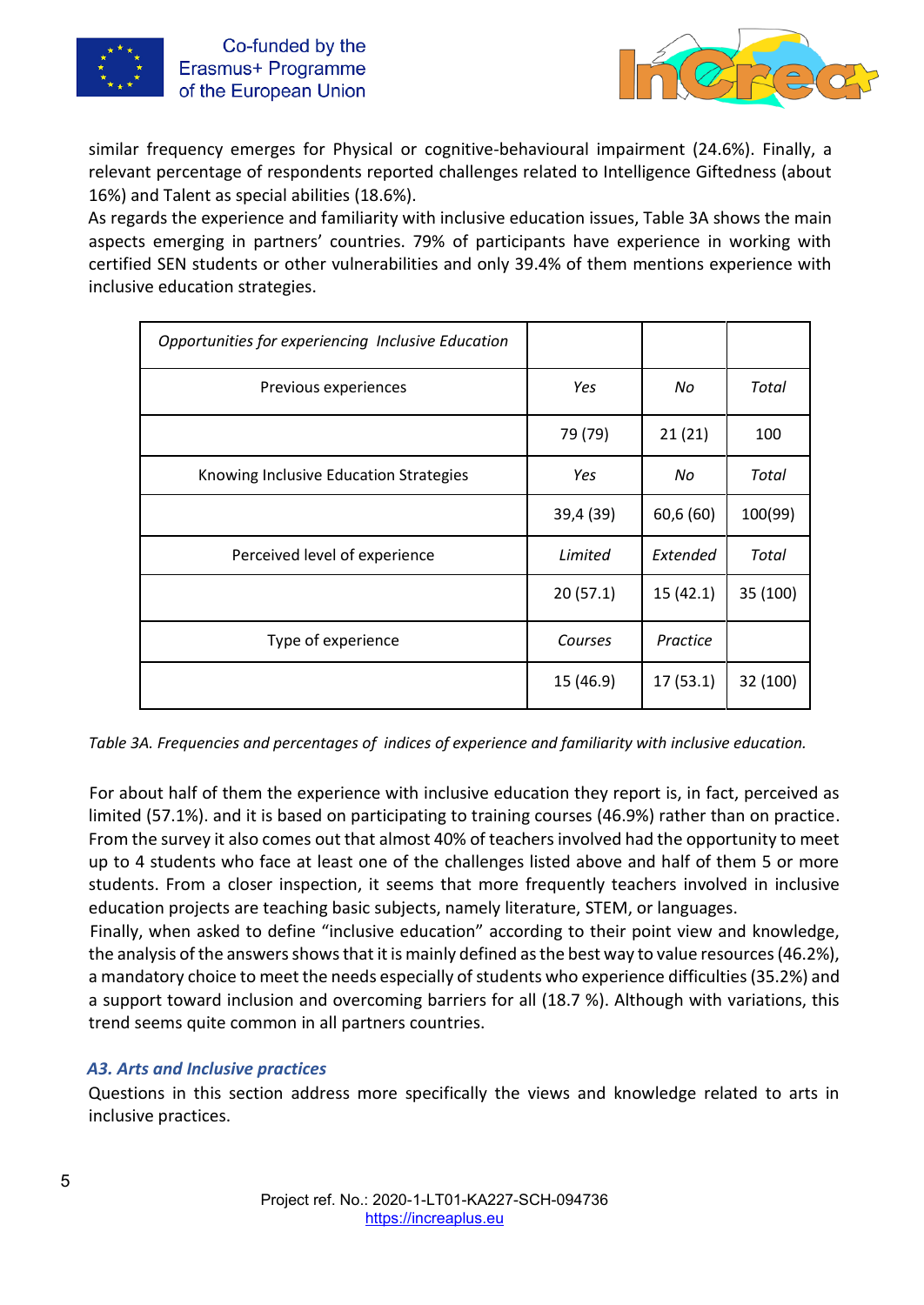



#### *Arts as Means of expression in inclusive practices*

Participants were then asked to write at least 3 artistic means of expression which came to their mind when thinking about Inclusive Practices.

| Means of expression         | N(%)      |
|-----------------------------|-----------|
| Music                       | 45 (48,7) |
| Painting                    | 44 (47,5) |
| Drawing                     | 28 (30,1) |
| Theatre                     | 22(24,2)  |
| Arts and craft lab          | 23(25,1)  |
| Dancing                     | 20 (22,0) |
| Oral expression             | 14 (15,2) |
| Combined arts               | 14 (15,4) |
| Group work                  | 10 (11,0) |
| Photography                 | 10(11,0)  |
| Art therapy                 | 8(8,8)    |
| Role playing                | 8(8,8)    |
| Body expression             | 6(6,5)    |
| Cinema and visit to museums | 6(6,5)    |
| Poetry                      | 3(3,3)    |
| Intercultural activities    | 3(3,3)    |
| Digital lab                 | 2(2,2)    |
| Sport                       | 2(2,2)    |
| Other                       | 7(6,6)    |

*Table 4A. Frequencies and percentages of participants mentioning the artistic means for inclusive practices*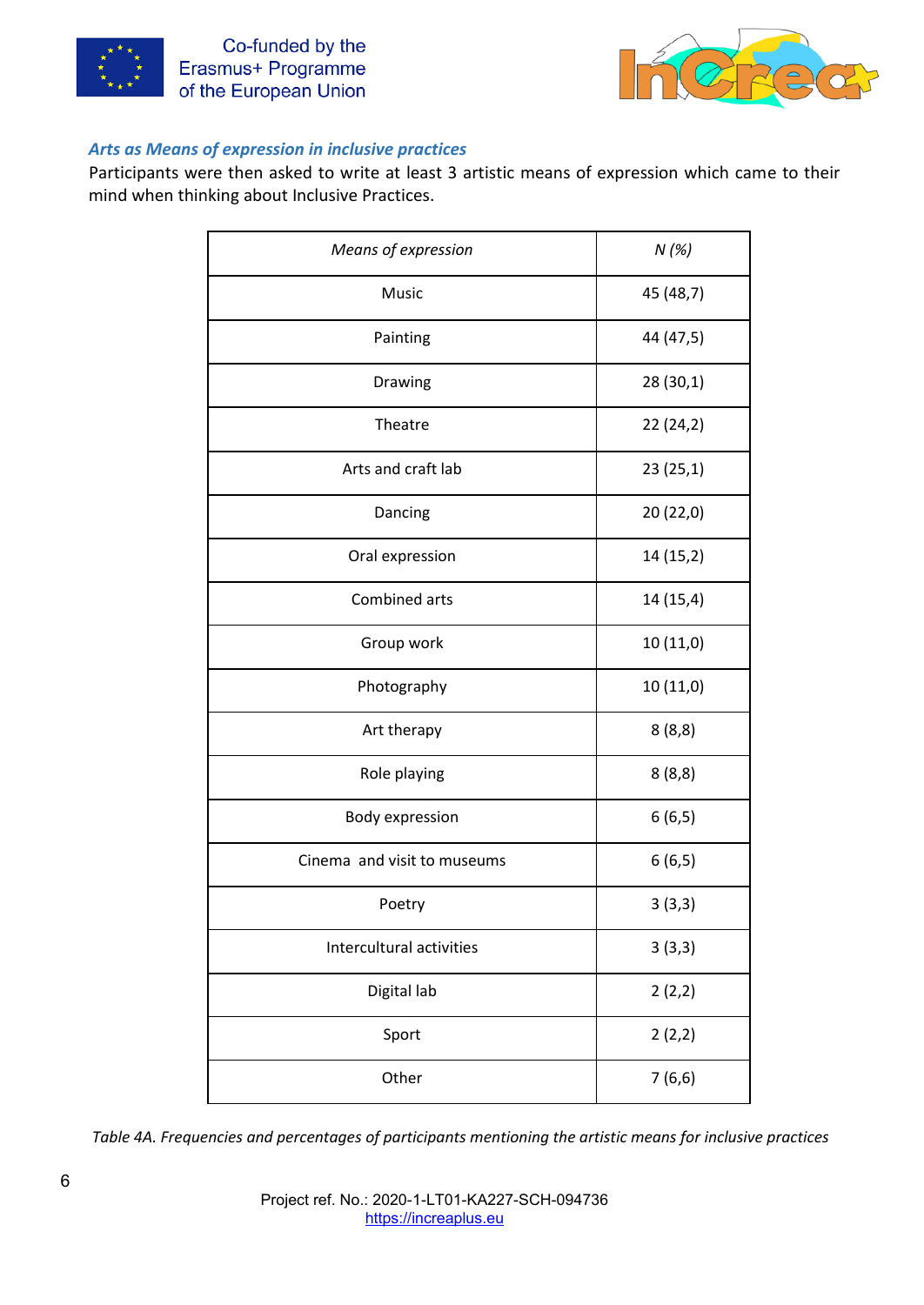



Ninety percent of teachers reported at least two means of expression. Table 4A shows the global frequency of occurrence of the diverse answers.

As you can see from Table 4A, the three more frequently mentioned means of expressions are music, painting and drawing with percentage that range from almost 50 to 30%. Theatre, arts and crafts laboratories and dancing are mentioned by nearly 20% of the teachers interviewed.

#### *Expected benefits for students*

When asked to briefly describe at least 3 benefits which students would gain if they attended the InCrea+ project, 80% of respondents reported at least two benefits for students. Table 5 shows the global frequencies of the diverse advantages foreseen by teachers.

| Advantages for all students     | N(%)    |
|---------------------------------|---------|
| <b>Relational skills</b>        | 84 (84) |
| Communication                   | 41 (41) |
| Reciprocal support              | 32 (32) |
| Thinking skills                 | 25 (25) |
| Emotions                        | 15(15)  |
| Graphic expression              | 7(7)    |
| <b>Educational program</b>      | 4(4)    |
| Gestures                        | 3(3)    |
| Art knowledge                   | 3(3)    |
| Stress control                  | 2(2)    |
| Definition of goals             | 2(2)    |
| Motivation to explore the world | 2(2)    |
| Leadership                      | 1(1)    |

*Table 5A. Frequencies and percentages of benefits participants foresee for students experiencing inclusive education.*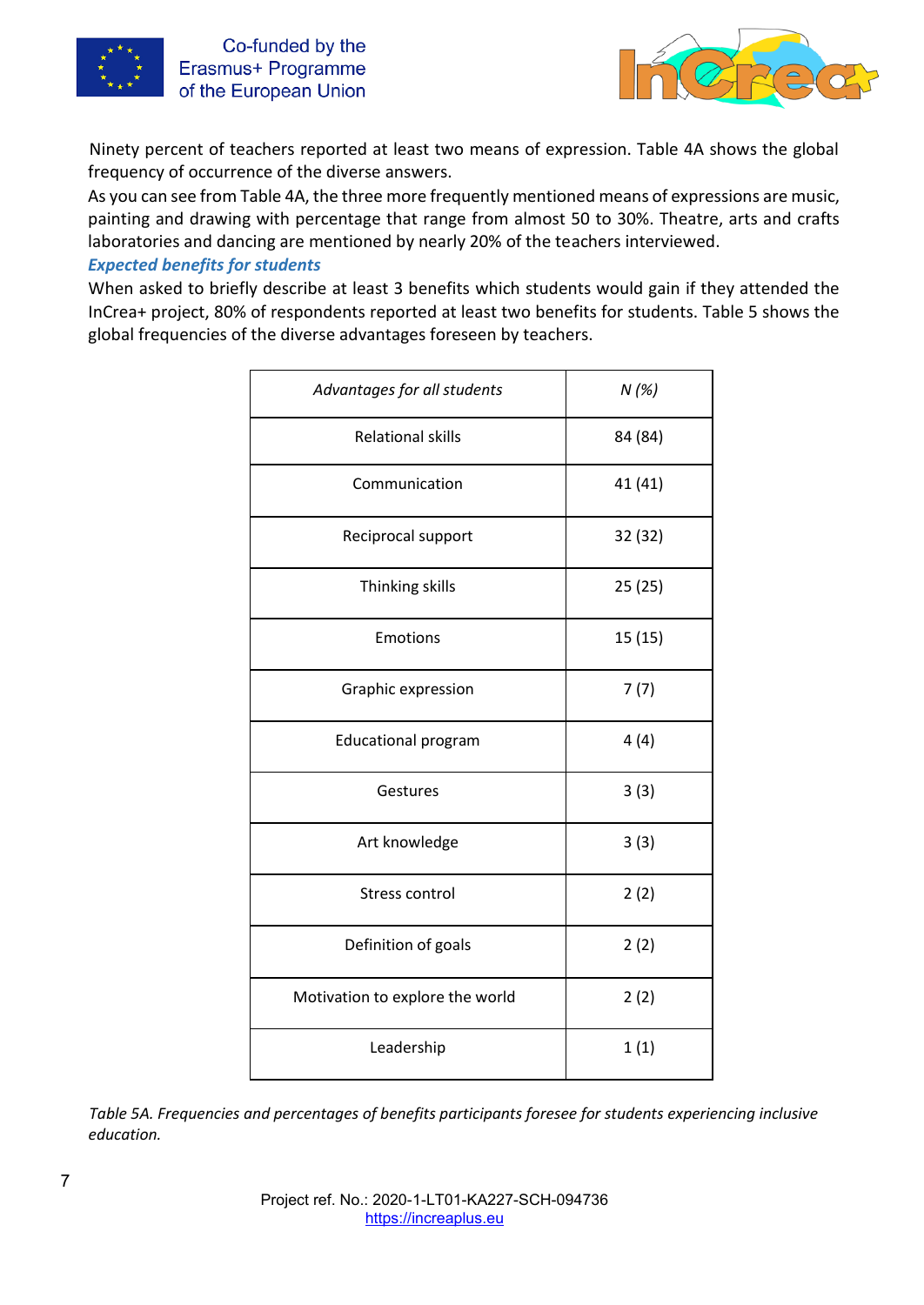



As we can see from an inspection to Table 5A, the three most frequent advantages refer to the social dimension, with relational skills mentioned by 84% of the participants and communication and reciprocal supports mentioned respectively by 41% and 32% of study participants. Aspects related to cognitive functioning are seldom mentioned and refer to thinking skills, definition of goals and world exploration.

More specifically, respondents were asked to consider the benefits that would have on students with SEN or other vulnerabilities participating in the INCREA+ project. Eighty-one percent of the participants reported at least two benefits (see details in Table 6A). As we can see from the table, when referring to certified SEN students or with other vulnerabilities, the three most frequently reported advantages deal both with cognitive (83%) and social functioning (55%) and specifically inclusion (23%).

| Advantages for students with special needs | N(%)    |
|--------------------------------------------|---------|
| Cognitive skills                           | 83 (83) |
| <b>Relational skills</b>                   | 55 (55) |
| Inclusion                                  | 23 (23) |
| <b>Practical skills</b>                    | 21(21)  |
| <b>Emotions</b>                            | 11 (11) |
| Learning                                   | 11 (11) |
| Understanding                              | 7(7)    |
| Leisure                                    | 4(4)    |
| Thinking                                   | 4(4)    |
| Arts                                       | 4(4)    |
| Responsibility                             | 3(3)    |
| Connection with the context                | 2(2)    |
| Role play                                  | 1(1)    |

*Table 6A. Frequencies and percentages of benefits foreseen for students with SEN or vulnerabilities* 

Answering this question, explicitly teachers refer to benefits in everyday life (see practical skills, 21%). The general pattern emerging is consistent in the diverse partners' countries.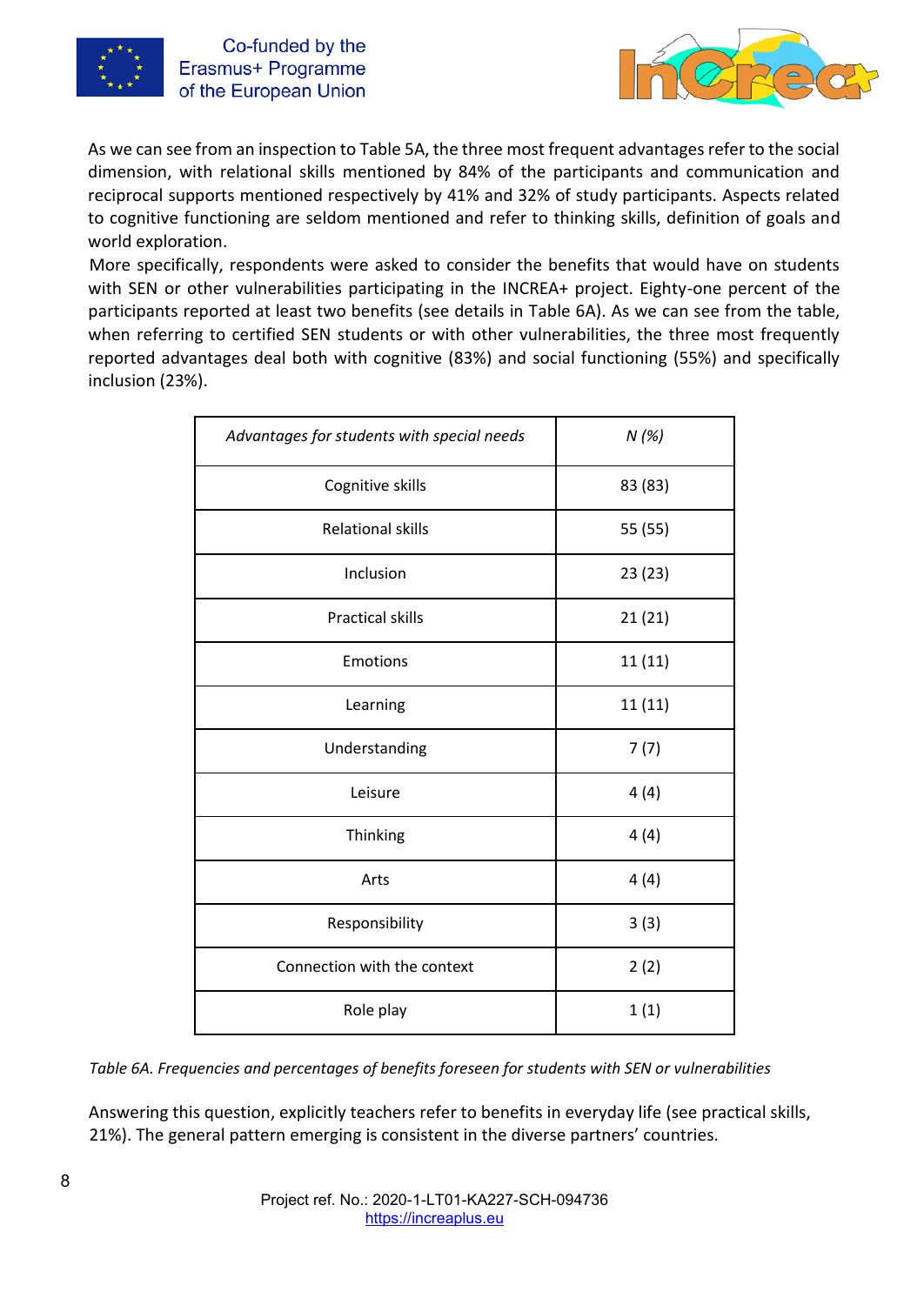



#### *Useful competences*

Teachers were asked to imagine they participate in the INCREA+ project and to list at least 3 competences they believe to be useful in supporting the development of the training program.

| Competences                    | N(%)    |
|--------------------------------|---------|
| Creativity                     | 40 (40) |
| Language                       | 34 (34) |
| Teamwork                       | 24 (24) |
| Reasoning                      | 17(17)  |
| Emotions and stress management | 16(16)  |
| Organization                   | 12 (12) |
| Learning                       | 12(12)  |
| Social competences             | 12(12)  |
| Listening                      | 8(8)    |
| Planning                       | 7(7)    |
| Self-awareness                 | 7(7)    |
| Digital competencies           | 4(4)    |
| Adaptability                   | 4(4)    |
| Professional practice          | 3(3)    |
| Problem solving                | 3(3)    |
| Painting                       | 2(2)    |
| Other                          | 4(4)    |

*Table 7A. Frequencies and percentages of teachers' competences useful for the development of the training* 

Seventy-seven percent of participants identified at least two competences. Considering all answers, the most frequently mentioned competences, with quite similar absolute frequencies are Creativity, followed by Language Competences and Teamwork (Table 7A).

These competences clearly remind of the cultural and social challenges teachers mentioned as frequent in the first part of the survey.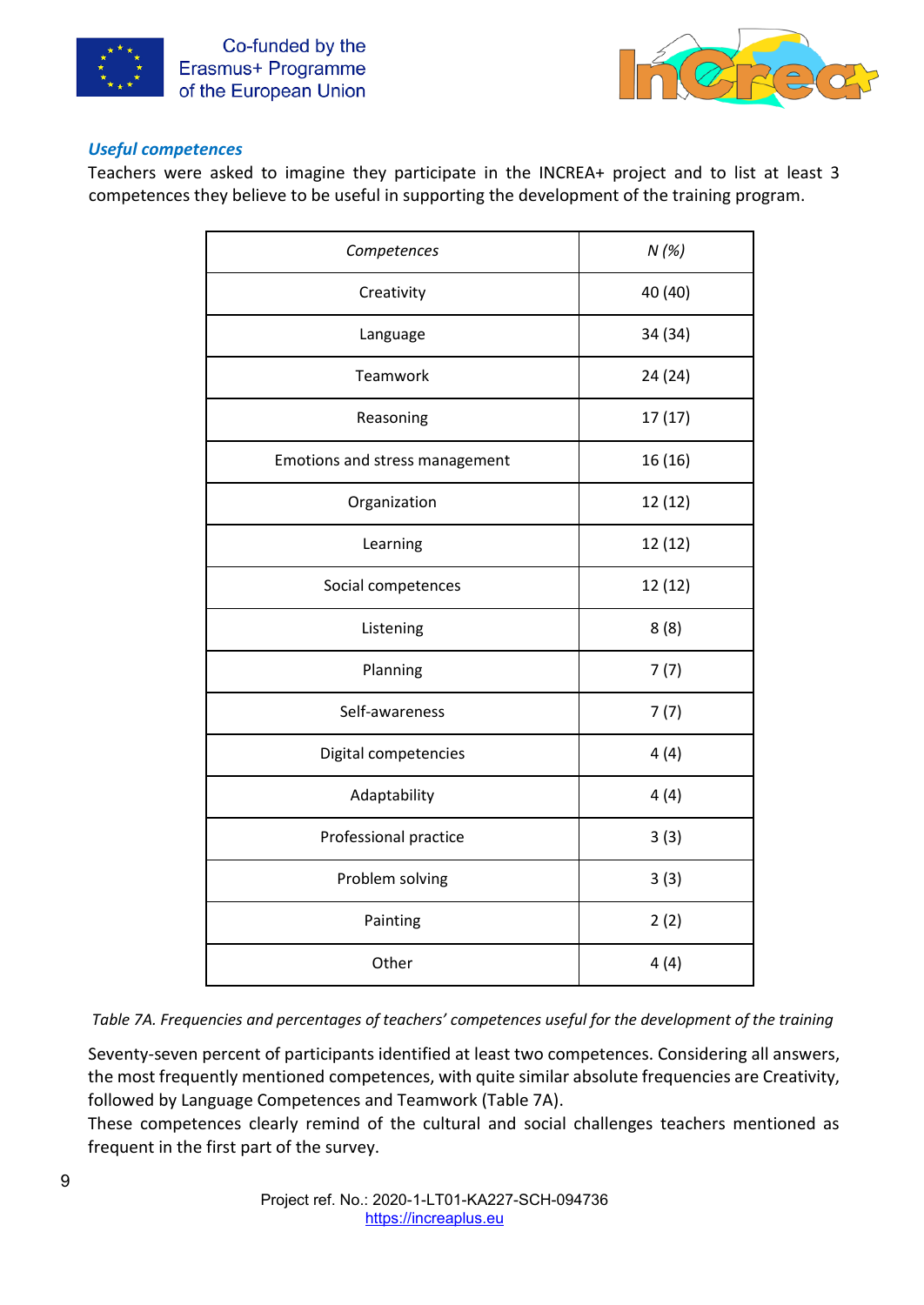

Co-funded by the Erasmus+ Programme of the European Union



Together with Reasoning, they are frequently mentioned and the most frequent across the partners' countries.

## *The role of arts' specialists*

The involvement of arts specialists in this project on Inclusive Education through arts is perceived as not possible by 2% of respondents while it is valued as mandatory for 67% and possible for 41% for the other participants. Eighty-nine participants answered to the question asking for the kind of involvement and roles that according to respondents should be assigned to arts specialists are described in Table 8A.

| Type of involvement                      | N(%)      |
|------------------------------------------|-----------|
| Important and crucial                    | 24 (27.0) |
| Providing useful techniques for learning | 20 (22.5) |
| Management and coordination roles        | 18 (20.3) |
| Cooperating with students                | 6(6.7)    |
| Motivating and stimulating participation | 6(6.7)    |
| Counseling                               | 5(5.6)    |
| <b>Tutoring actions</b>                  | 3(3.4)    |
| Supporting a common goal                 | 3(3.4)    |
| Role playing                             | 2(2.2)    |
| Problem solvers                          | 2(2.2)    |
| Total                                    | 89 (100%) |

*Table 8A. Roles and relevance of arts specialists in the training program: Frequencies and percentages* 

Besides answers that simply underlined their relevance, respondents more frequently mention an involvement to educational activity supporting management and coordination (20.2%) or providing useful techniques (20.2%) and, to a lesser extent, counselling teachers (5.6%). But they also mention a direct role with students, such as in motivating their active participation in the activities (6.7%), in tutoring actions (3.4%) and solving problems (2.2%).

## *A4. Educational artmaking and 21st century challenges*

Following international studies and organizations that indicate several skills as crucial for addressing the 21<sup>st</sup> century challenges, respondents were then proposed to read a list of competences and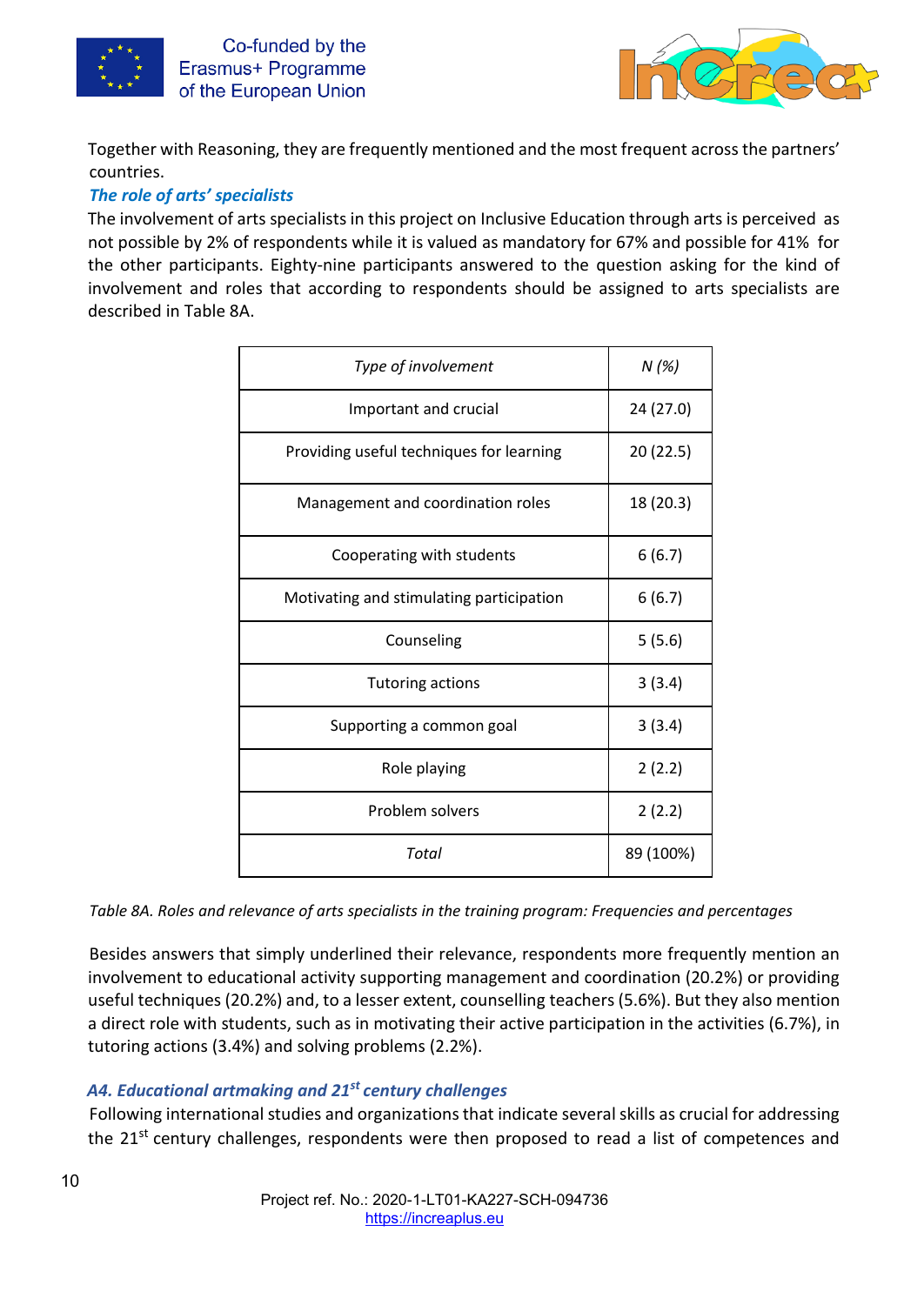



choose 5 which they believe were the most important in their view (See Table 9A).

| $21^{st}$ Skills                  | N(%)    | Mean values (s.d.) |
|-----------------------------------|---------|--------------------|
| Creative thinking                 | 72 (72) | 8,99 (1,80)        |
| Empathy                           | 48 (48) | 8,63 (1,96)        |
| <b>Good Communication</b>         | 45 (45) | 8,64 (2,00)        |
| <b>Critical Thinking</b>          | 44 (44) | 8,99 (1,80)        |
| <b>Management of Emotions</b>     | 40 (40) | 8,57 (2,03)        |
| <b>International Relationship</b> | 38 (38) | 8,64 (2,02)        |
| <b>Decision Making</b>            | 36 (36) | 8,11(2,10)         |
| Working with others effectively   | 36 (36) | 8,59 (2,16)        |
| Self-Awareness                    | 31 (31) | 8,53(2,13)         |
| <b>Goal Setting</b>               | 28 (28) | 8,15(2,26)         |
| Problem Solving                   | 28 (28) | 8,23 (2,20)        |
| Initiative                        | 27(27)  | 8,42 (2,01)        |
| Management of stress              | 24 (24) | 8,25 (2,33)        |
| Digital Literacy                  | 20(20)  | 7,45 (2,37)        |
| Self-directed learning            | 18 (18) | 8,30 (1,92)        |
| <b>Time Management</b>            | 17(17)  | 8,02 (2,14)        |
| Leadership                        | 11(11)  | 7,35 (2,64)        |
| Exploration of the world of work  | 10(10)  | 6,99(2,73)         |

*Table 9A. Frequencies and percentages of 21st century skills reported as the most important ones and their mean relevance (standard deviations in parenthesis)* 

As shown in the table, the first five skills mentioned refer to diverse domains of functioning: intraindividual both cognitive (Creative Thinking, 72 participants; Critical Thinking, 44 participants) and non-cognitive domain (Management of Emotions, 40 participants) but also to interpersonal domain, namely empathy (48 participants) and good communication (45 participants).

They are frequently mentioned across the partners' countries, both the most and the least mentioned. It is relevant to note among these last Digital Literacy, Leadership and Exploration of the World of work.

The same pattern emerged from the question that followed. Using a scale from 1 to 10 c*onsidering*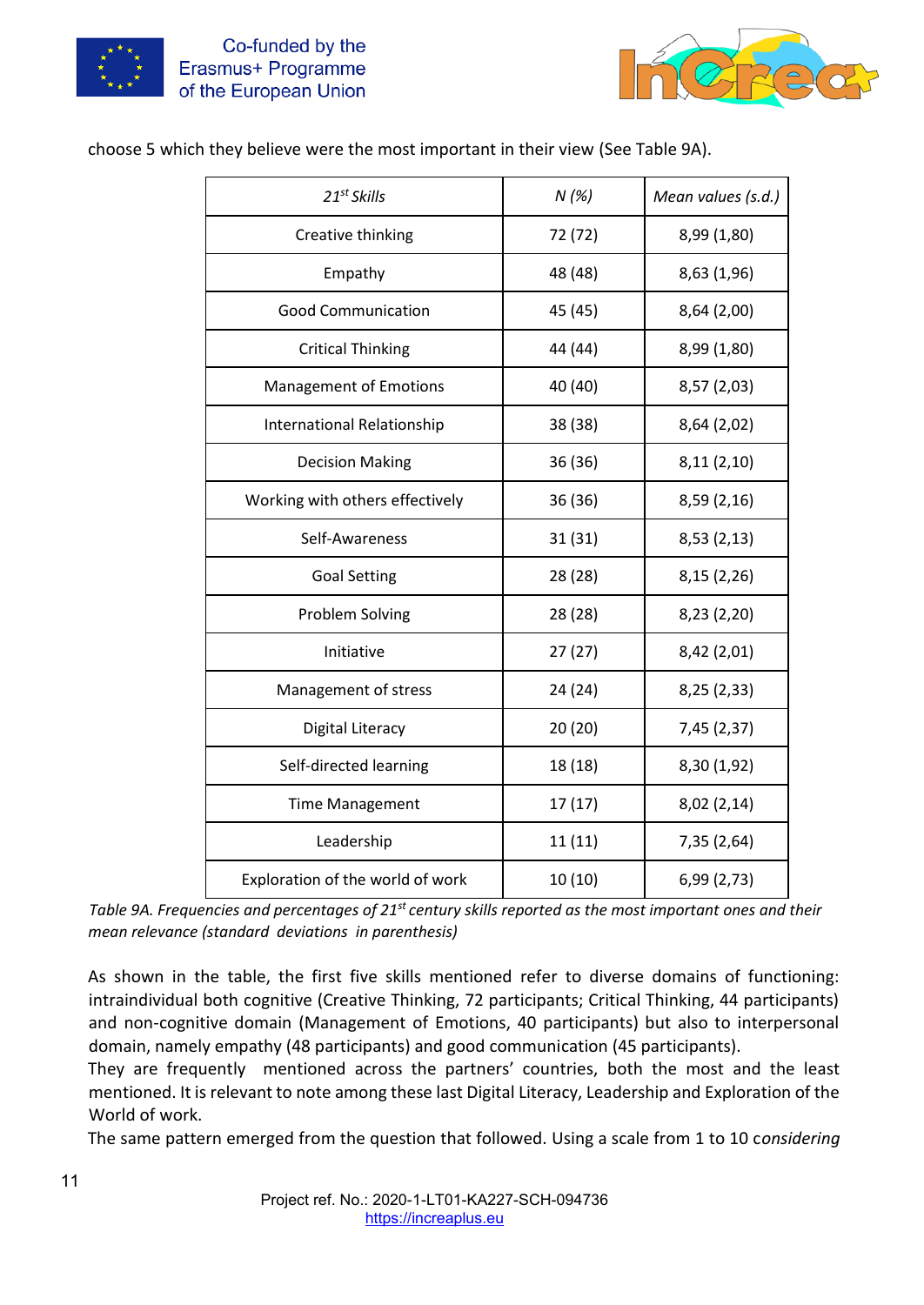



*1* as indicating *"not at all important"* and 10 as *"highly effective" in improving the skills,* respondents were asked to rate how much they think educational artmaking could improve life skills analysed. **Useful Artistic products and/or activities in addressing 21st century skills** 

Teachers were then asked to list 3 artistic products and/or activities they might use when addressing these skills. Eighty-two percent of teachers reported at least two products or activities they would use.

| Useful artistic means       | N(%)    |
|-----------------------------|---------|
| Theatre                     | 28 (28) |
| Paintings                   | 24 (24) |
| Music                       | 23(23)  |
| Games                       | 20 (20) |
| Famous artistic expressions | 16 (16) |
| Laboratories                | 13 (13) |
| Team's work                 | 12(12)  |
| Artistic panels             | 11 (11) |
| Crafts                      | 11 (11) |
| Actions                     | 10(10)  |
| Dance                       | 10 (10) |
| Technology                  | 8(8)    |
| Photography                 | 8(8)    |
| Communication               | 7(7)    |
| <b>Texts</b>                | 5(5)    |
| Cinema                      | 3(3)    |
| +Contact with nature        | 2(2)    |
| Sport                       | 1(1)    |

*Table 10A. Artistic means and activities according to teachers useful in promoting 21st century skills*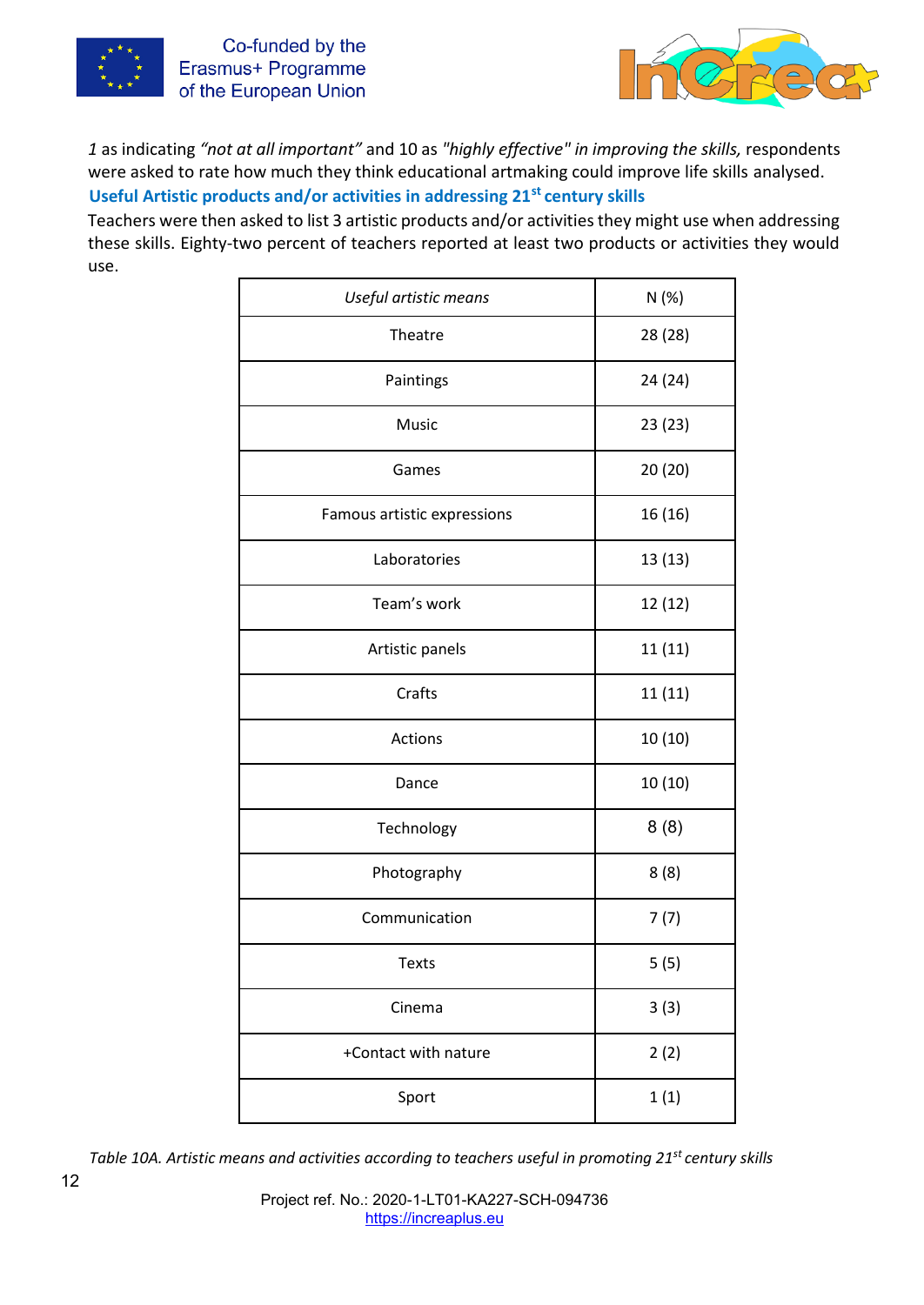



As we can see from inspecting the Table 10A, the most frequently mentioned art expressions are theatre, painting, and music together with games. Among the most frequently mentioned there also both individual and group activities, both verbal and non-verbal forms of expression. Besides artmaking expressions, although less frequently, famous expressions of arts were also mentioned. A closer qualitative look to partners countries, suggests that the most frequent ones are also

consistently mentioned across the partners' countries.

A final question asked participants about their interest in the INCREA+ project: 78.6% expressed the interest to participate in the project and implement the program.

# **B. Results from Creative and Cultural Sector Survey**

## *B1. Participants background information*

In total 46 professionals from the Creative and Cultural Sector (CCS), 76.1% woman and 23.9% man, were involved in the survey from the six partner countries. In more details, 7 professionals were involved in Lithuania, 5 in Turkey, 6 in Italy, 5 in Bulgaria, 7 in Spain, and 16 in Romania. Readers are acknowledged that the analyses reported may differ in the number of respondents to the specific questions.

As shown in the Table 1B, more frequently they work within formal educational institutions (schools, university).

| Work contexts                      | N(%)     |
|------------------------------------|----------|
| <b>Formal Educational contexts</b> | 28(65,2) |
| Cultural or social associations    | 49,3)    |
| Freelances                         | 3(7,0)   |
| Non formal institutions            | 2(4,7)   |
| <b>Public local institutions</b>   | 4(9,4)   |
| Other                              | 2(4.7)   |
| <b>Total</b>                       | 43 (100) |

*Table 1B. Frequencies and percentages of the diverse contexts where participants work* 

Some participants work within both private and public local educational institutions and associations or freelances. Here, as mentioned, the analyses reported may differ in the number of respondents to the specific questions.

More frequently respondents work within formal education contexts (65.2%); however, several CCS are represented in the survey.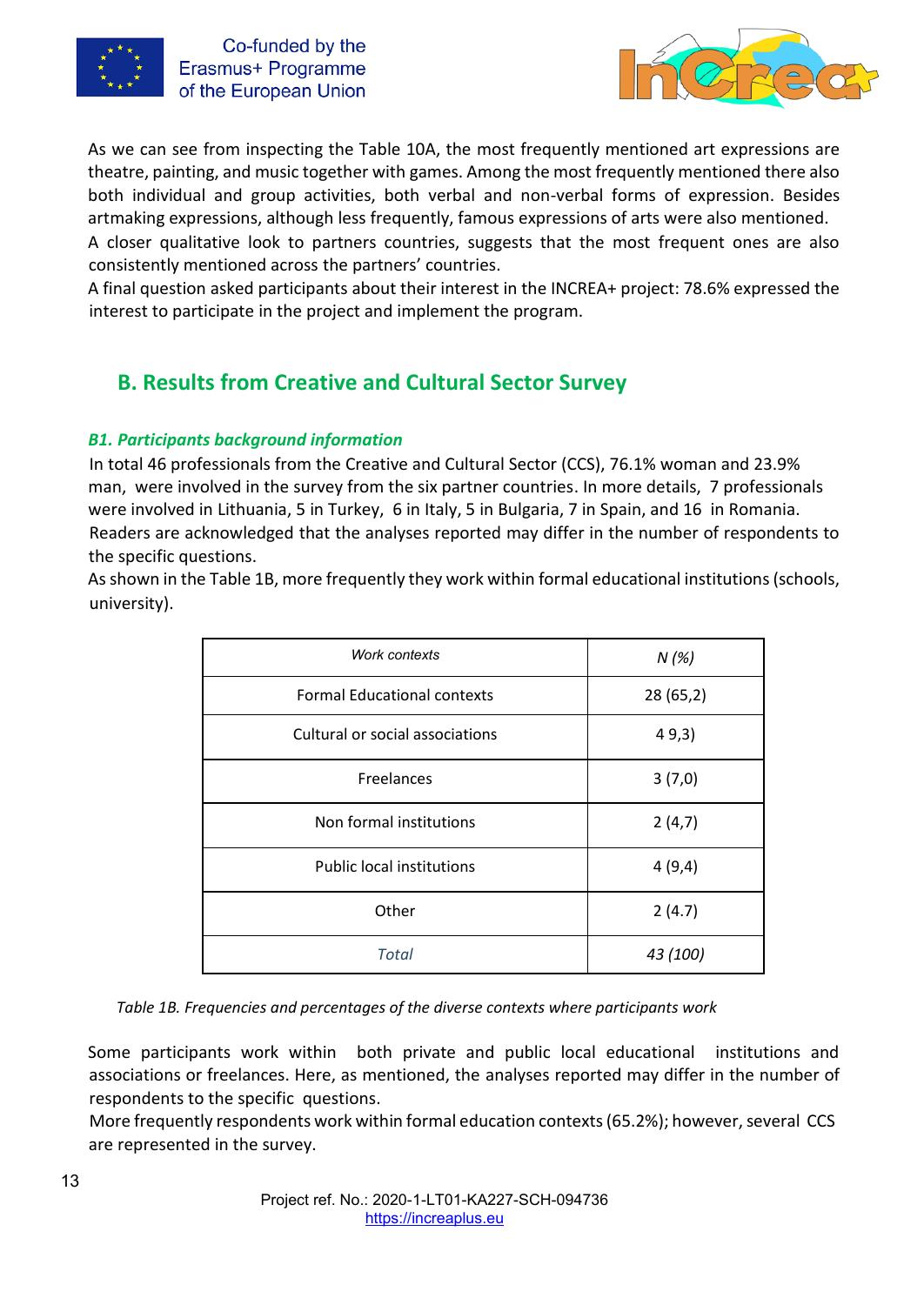



Table 2B represents data reported by respondents concerning the field within the Creative and Cultural Sector within which they currently work.

| Activity areas                          | N(%)     |
|-----------------------------------------|----------|
| Ceramics                                | 2(4,8)   |
| Painting                                | 15(35,7) |
| Graphic design                          | 2(4,8)   |
| Music                                   | 6(14,3)  |
| Theatre                                 | 10(24,4) |
| Visual arts and Creativity Labs         | 5(12.3)  |
| Other (Art therapy, Street Art, Cinema) | 4(9.75)  |

*Table 2B. Frequencies and percentage of the diverse* fields within the professionals from Creative and Cultural Sector *participating in the survey* 

As shown in the table, the activity sectors where more frequently participants work deal with painting and theatre but also Visual arts and Creativity Labs.

#### *B2. Educational Challenges and Participants experience with inclusive education*

The analysis of the challenges students face in respondents' context was then carried out (See Table 3B).

| Challenges                           | $N(\%)$  |
|--------------------------------------|----------|
| Cultural                             | 7(14,9)  |
| Socioeconomic                        | 11(23,4) |
| Social and emotional                 | 13(27,7) |
| Physical, cognitive, and behavioural | 11(23,4) |
| Giftedness                           | 5(10,6)  |
| Talent                               | 4(8,5)   |

*Table 3B. Frequencies and percentage of the teaching subject for participants in the survey*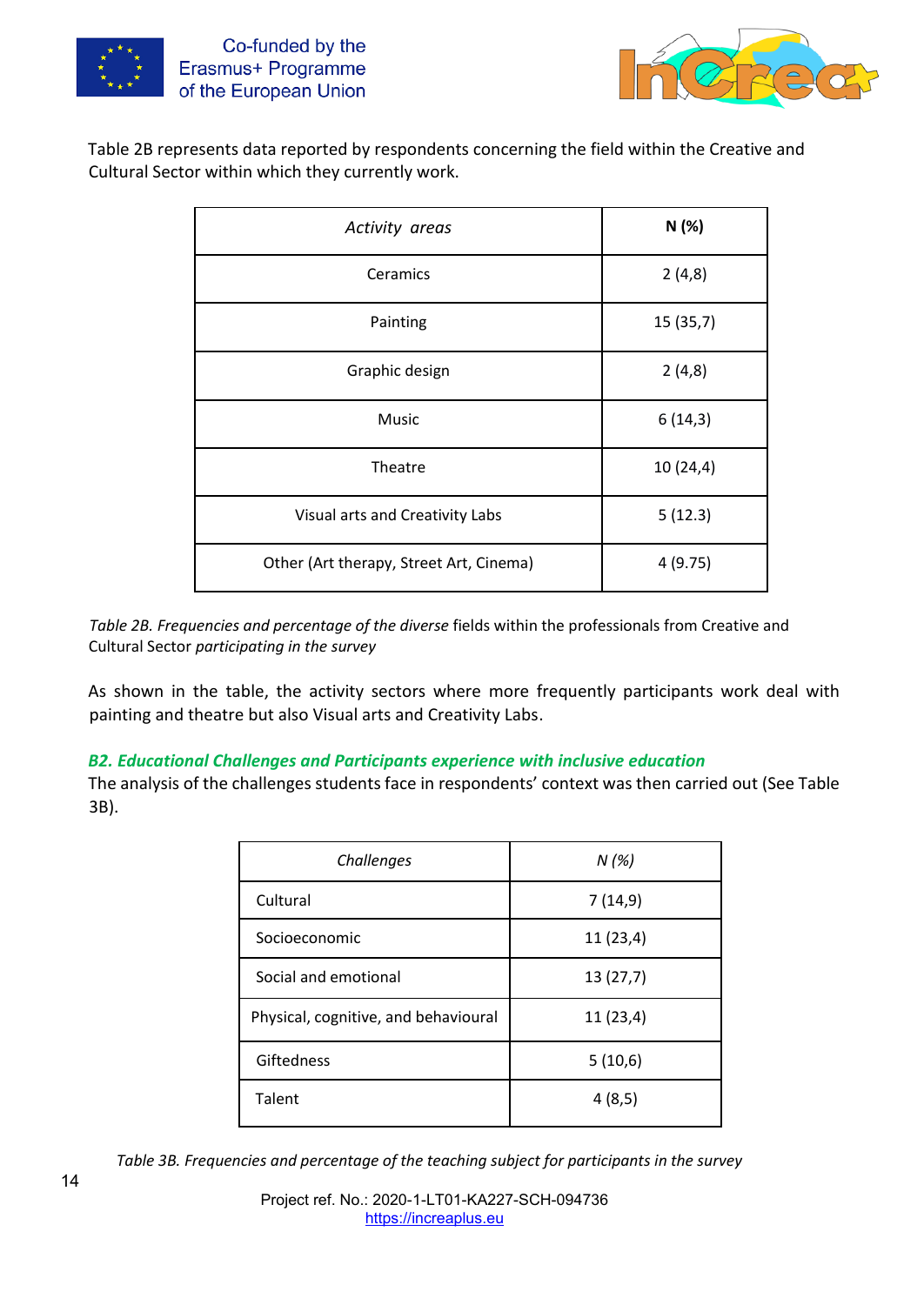



The most frequent challenges emerging from the survey are social and emotional ones, namely, depression, behavioural problems in self-expression, managing stress and anger. These represent 61% of the answers.

To a similar extent, respondents mentioned challenges associated with Socioeconomic (i.e., lowincome families, job issues of parents, limited access to educational, technological, or other resources), social and emotional issues (i.e., depression, behavioural problems in self-expression, managing stress and anger) but also challenges following physical or cognitive-behavioural impairment. More limited the role ascribed cultural challenges or related to Intelligence Giftedness and Talent seen as special abilities.

As regards the experience and familiarity with inclusive education issues, Table 4B shows the main aspects emerging in partners' countries. About half study participants had the opportunity to experience inclusive education; 65% have experience in working with certified SEN students.

| Opportunities for experiencing<br>Inclusive Education | Yes      | No        | Total    |          |
|-------------------------------------------------------|----------|-----------|----------|----------|
|                                                       | 25(54.3) | 21(45.7)  | 46 (100) |          |
| Previous experiences                                  | Yes      | No        | Total    |          |
|                                                       | 26(65,0) | 14 (35,0) | 40 (100) |          |
| Perceived level of experience                         | No       | Limited   | Extended | Total    |
|                                                       | 24(63,2) | 6(15,8)   | 8(21,0)  | 38 (100) |
| Knowing Inclusive Education Strategies                | Yes      | No        | Total    |          |
|                                                       | 22(51,2) | 21(48,8)  | 43 (100) |          |

*Table 4B. Frequencies and percentages of the diverse indices of experience and familiarity with inclusive education.* 

A high proportion of them (79%) reported no experience or a limited experience. Additionally, in half of the case the experience they report is based on participating to training courses (46.9%) rather than on practice. Finally, when asked to define "inclusive education" according to their point view and knowledge, the analysis of the answers shows that it is mainly defined as a mandatory choice to better understand and support students experiencing difficulties (20,5%) a useful tool in supporting inclusion and overcoming barriers for minorities (51.3 %), the best way to value resources (23,1%). A minor number refers to the way to convey openness, tolerance (5.1%). Although with variations, this trend seems quite common in all partners countries.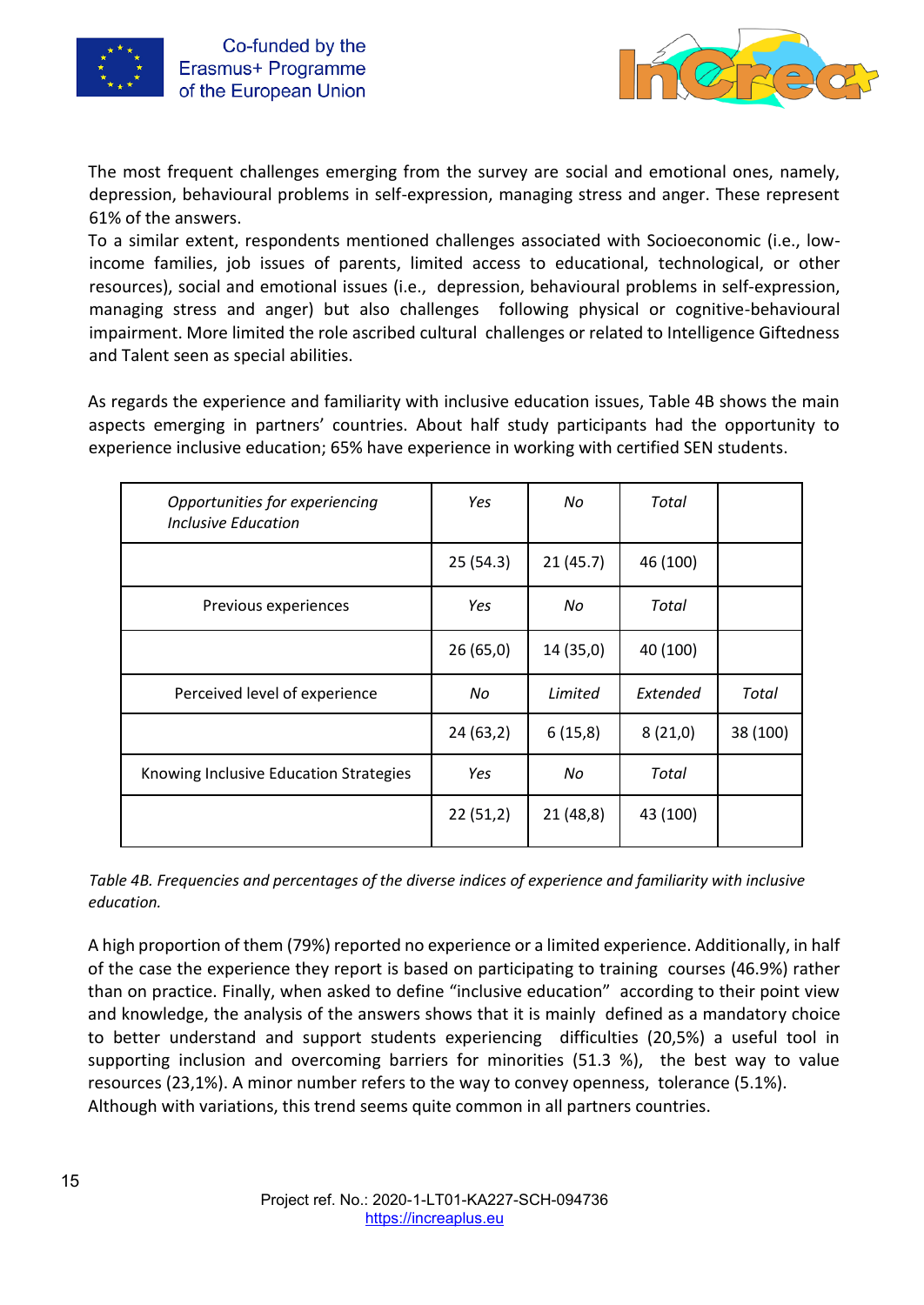



#### *B3. Inclusive education and Arts*

Questions in this section addressed more specifically the views and knowledge related to arts in inclusive practices. For practical reasons, whenever possible, the themes emerging are reported in the same order as for teachers to make a qualitative comparison easier.

#### *Arts as Means of expression in inclusive practices*

Participants were then asked to write at least 3 artistic means of expression which came to their mind when thinking about Inclusive Practices at school (Table 5B)

| Means of expression      | N(%)      |
|--------------------------|-----------|
| Music                    | 12 (26.1) |
| Painting                 | 12 (26.1) |
| Drawing                  | 9(19.6)   |
| Theatre                  | 15 (32.6) |
| Arts and craft lab       | 14 (30.4) |
| Dancing                  | 17 (37.0) |
| Combined arts            | 2(4.3)    |
| Group work               | 5(10.9)   |
| Art therapy              | 5(10.9)   |
| Role playing             | 2(4.3)    |
| Cinema                   | 2(4.3)    |
| Intercultural activities | 3(6.5)    |
| Creativity               | 2(4.3)    |
| Writing                  | 3(6.5)    |
| Experiments              | 5(10.9)   |
| Exhibitions              | 2(4.3)    |
| Other                    | 3(6.5)    |

*Table 5B. Frequencies and percentages of CCS mentioning artistic means associated with inclusive practices* 

Most of them reported at least two means of expression. Table 5B shows the global frequency of occurrence of the diverse answers. As shown in Table 5B the three more frequently mentioned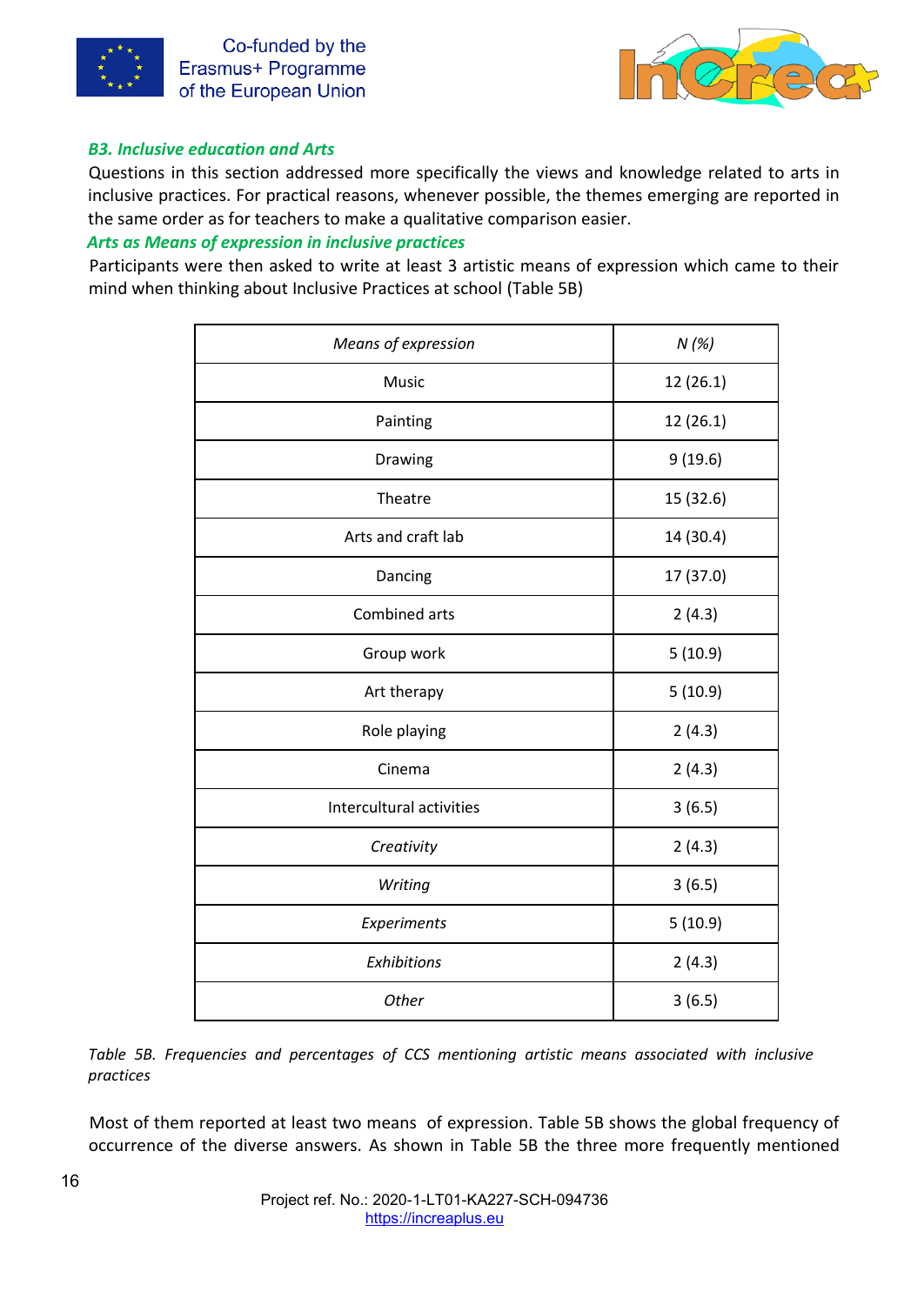



means of expressions are dancing, theatres, but also and specifically Arts and Crafts Labs. These range between 30 and 37%. Music and Painting is also mentioned by nearly 20% of the teachers interviewed.

#### *Expected Benefits for students*

When asked to briefly describe at least 3 benefits which students would gain if they attended the INCREA+ project, 80% of respondents reported at least two benefits for students. Table 6B shows the global frequencies of the diverse advantages foreseen by teachers.

| Advantages for all students                                                 | N(%)      |
|-----------------------------------------------------------------------------|-----------|
| <b>Relational skills</b>                                                    | 5(10.9)   |
| Reciprocal support                                                          | 1(2.2)    |
| Thinking skills                                                             | 2(4.3)    |
| <b>Emotions management</b>                                                  | 6(13.1)   |
| Graphic expression                                                          | 7(15.2)   |
| Educational programs and labs                                               | 3(6.5)    |
| Gestures                                                                    | 2(4.3)    |
| Art knowledge and innovative ideas                                          | 23 (50.0) |
| Creativity                                                                  | 6(13.1)   |
| Needs' identification                                                       | 6(13.1)   |
| Positive psychological resources and values<br>(confidence, joy, tolerance) | 19 (41.3) |
| Participation in activities                                                 | 12(26.1)  |

*Table 6B. Frequencies and percentages of benefits CCS for students experiencing inclusive education.* 

As we can see from an inspection to Table 6B, the three most frequent advantages refer to the specific art-related knowledge development, followed by psychological resources and values, and direct participation to activities. Social and emotional advantages are sometimes mentioned too. More specifically, respondents were asked to consider the benefits that would have on students with SEN or other vulnerabilities participating in the INCREA+ project. Eighty-five percent of the participants reported at least two benefits (see details in Table 7B).

As we can see from Table 7B when referring to students with SEN or vulnerabilities, the three most frequently reported advantages are widespread in nature: they, in fact deal with practical skills (37%), social-emotional (respectively relational skills, 21.7%, and emotional, 21.7%).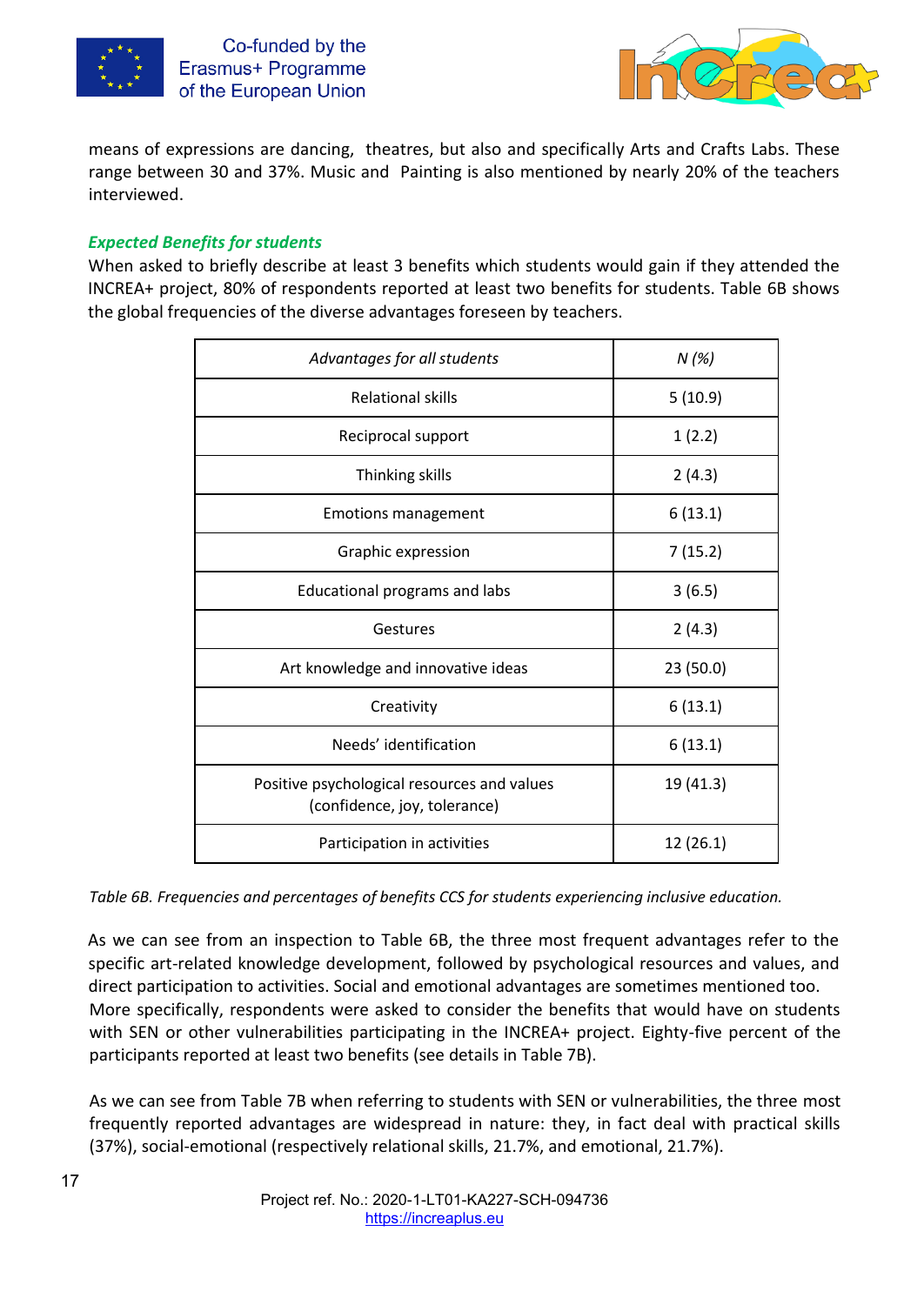



| Advantages for students with special needs | N(%)      |
|--------------------------------------------|-----------|
| Cognitive skills                           | 9(19.6)   |
| Relational skills and communication        | 10 (21.7) |
| Inclusion                                  | 8(17.4)   |
| <b>Practical skills</b>                    | 17 (37.0) |
| <b>Emotions management</b>                 | 10 (21.7) |
| Learning                                   | 3(6.5)    |
| Understanding                              | 7(15.2)   |
| Leisure                                    | 4(8.6)    |
| <b>Thinking</b>                            | 4(8.6)    |
| Arts                                       | 4(8.6)    |
| Responsibility                             | 3(6.5)    |
| Connection with the context                | 4(8.6)    |
| Creativity                                 | 7(15.2)   |
| Proactivity                                | 6(13.1)   |
| Identity                                   | 4(8.6)    |
| Multiculturalism                           | 2(4.3)    |
| Safe work context                          | 2(4.3)    |
| Role play                                  | 1(2.2)    |

*Table 7B. Frequencies and percentages of benefits CCS for students with SEN or vulnerabilities experiencing inclusive education.* 

The general pattern emerging is consistent in the diverse partners' countries. *Useful competences* 

Participants were then asked to imagine they participate in the INCREA+ project and to list at least 3 competences that as teachers they believe to be useful in supporting the development of the training program for students. Seventy percent of participants identified at least two competences.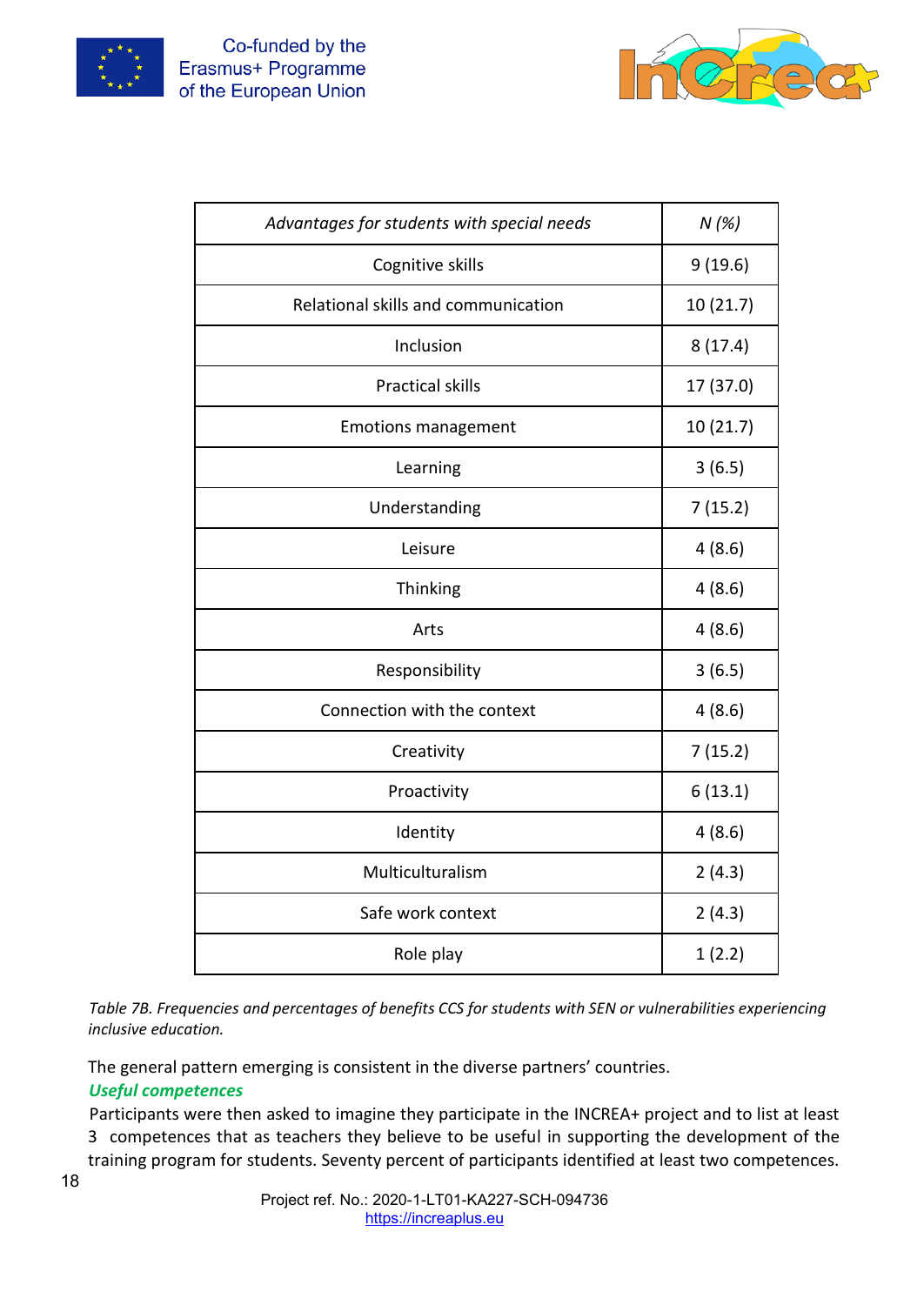



Considering all answers, the most frequently competences mentioned, with quite similar absolute frequencies are Creativity, followed by competencies in diverse Arts expressions and on materials to use in the activities (see Table 8B).

| Competences                                         | N(%)      |
|-----------------------------------------------------|-----------|
| Creativity                                          | 14 (30.4) |
| Emotions and stress management                      | 9(19.6)   |
| Social competences                                  | 10(21.7)  |
| Listening                                           | 8(17.4)   |
| Professional practice, experience                   | 4(8.6)    |
| Sense stimulation                                   | 5(10.9)   |
| Set adequate materials and settings                 | 4(8.6)    |
| Competencies in arts (music, dance, theatre, games) | 11 (23.9) |
| Verbal communication                                | 13 (30.2) |
| Knowledge                                           | 4(8.6)    |
| Art therapy                                         | 2(4.3)    |
| Other                                               | 2(4.3)    |

*Table 8B. Frequencies and percentages of competences useful for the development of the training program according to CCS participants* 

These competences clearly remind of the cultural-specific point of view. No mention is made of digital competencies. Given the number of participants this is something worth further exploring. *The role of arts' specialists* 

The involvement of arts specialists in this project on Inclusive Education through arts is perceived as mandatory for 60% and possible for 40% for the other participants from the 40 participants who answered the question.

CCS participants answered to the question asking for the kind of involvement and roles that according to respondents should be assigned to arts specialists are described in Table 9B. As you can see the roles that CCS participants recognize themselves refer to counselling in content development but also to actions supporting the development of the activities throughout the program (tutoring actions.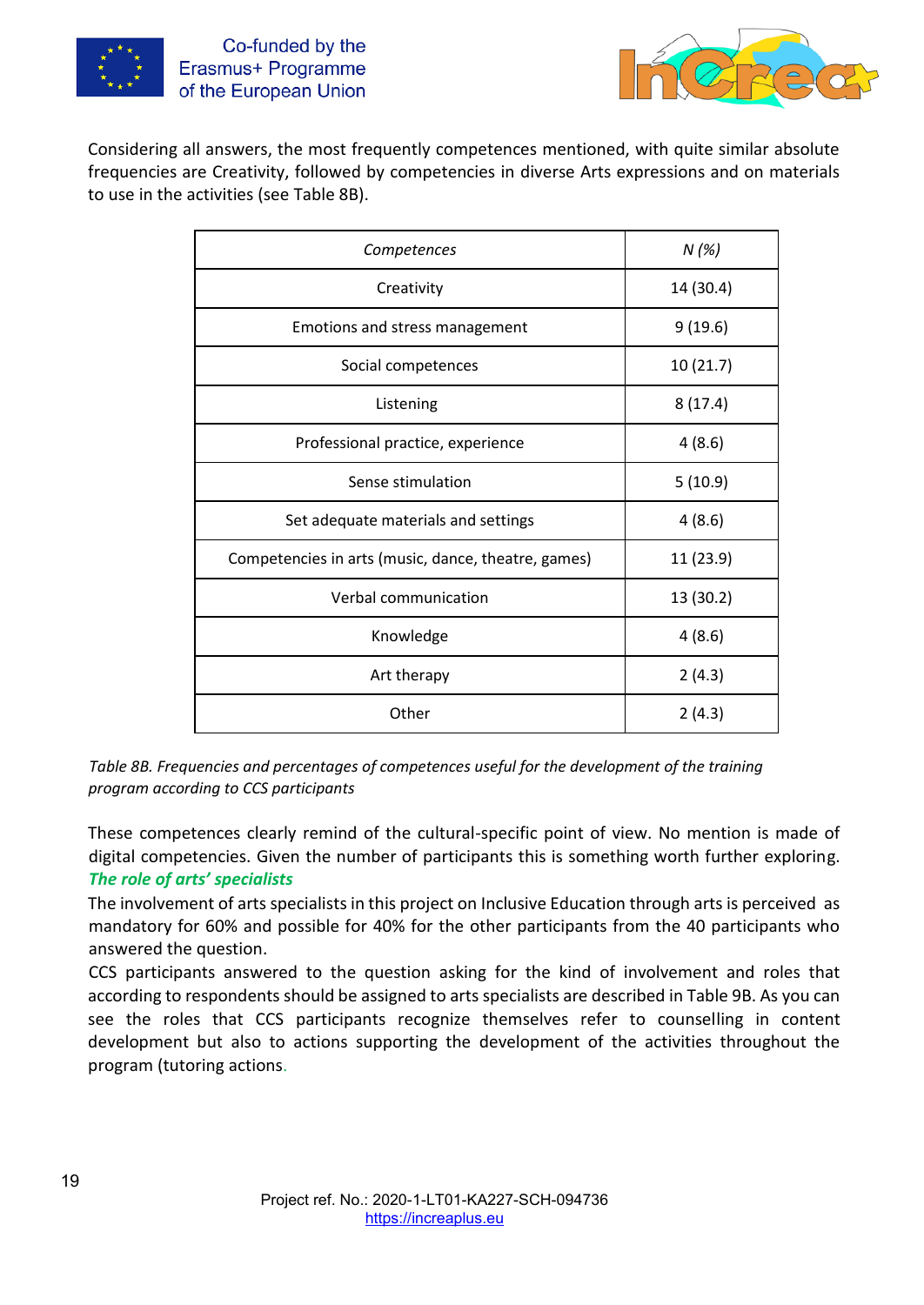



| Type of involvement                      | N(%)    |
|------------------------------------------|---------|
| Providing useful techniques for learning | 2(5.0)  |
| Management and coordination roles        | 6(15.0) |
| Cooperating with students                | 2(5.0)  |
| Motivating and stimulating participation | 2(5.0)  |
| Counselling                              | 8(20.0) |
| <b>Tutoring actions</b>                  | 7(17.5) |
| Supporting a common goal                 | 3(7.5)  |
| Role playing                             | 2(5.0)  |
| Problem solvers                          | 2(5.0)  |

*Table 9B. Roles and relevance of arts specialists in the training program according to CCS participants: Frequencies and percentages* 

Participants also mention a role in organization orienting generally the attention to a support to training providers rather than directly supporting students.

## *B4. Educational artmaking and 21st century challenges*

Respondents were then proposed to read a list of  $21<sup>st</sup>$  century competences (Table 10B).

As shown in Table 10B, the first five skills mentioned refer to intraindividual dimensions, dealing with autonomy competencies in learning and time management (respectively 91.5% and 87.2%). Also, Digital Literacy are on the top five competencies mentioned together Creative Thinking and Decision Making (respectively 76.6 and 74.5%). Relational aspects are more in the background as well as more cognitive skills. It is relevant to note that the least mentioned are Leadership and Exploration of the World of work.

The same pattern emerged from the question that followed. Using a scale from 1 to 10 c*onsidering 1* as indicating *"not at all important"* and 10 as *"highly effective" in improving the skills, respondents*  were, in fact, asked to rate how much they think educational artmaking could improve the 21<sup>st</sup> life skills they analysed. It is additionally worth to note a trend toward a more limited value assigned to digital literacy in making artmaking effective in supporting learning of these skills.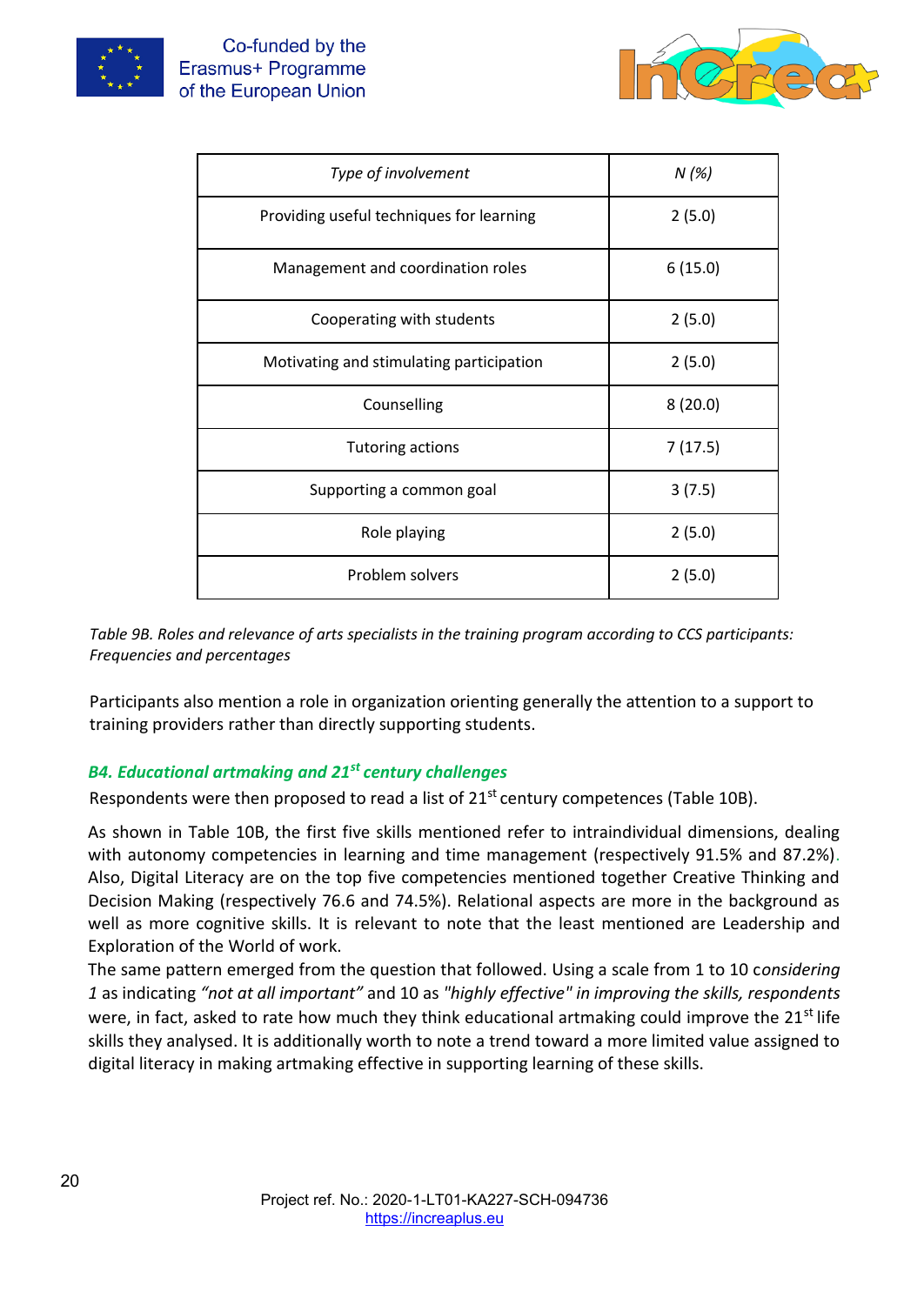



| 21 <sup>st</sup> Skills           | N(%)      | Mean values (s.d.) |
|-----------------------------------|-----------|--------------------|
| Creative thinking                 | 36 (76,6) | 8,58(2,41)         |
| <b>Critical Thinking</b>          | 17 (36,2) | 7,74 (2,50)        |
| <b>Decision Making</b>            | 35 (74,5) | 7,61(2,54)         |
| Digital Literacy                  | 40 (85,1) | 6,37(2,63)         |
| Empathy                           | 29 (61,7) | 8,11(2,39)         |
| Exploration of the world of work  | 3(6,4)    | 6,55(2,57)         |
| <b>Goal Setting</b>               | 12(25,5)  | 7,47(2,47)         |
| <b>Good Communication</b>         | 26(55,3)  | 8,08(2,51)         |
| Initiative                        | 12(25,5)  | 8,11(2,46)         |
| <b>International Relationship</b> | 15 (31,9) | 8,08(2,44)         |
| Leadership                        | 5(10,6)   | 6,89(2,49)         |
| <b>Management of Emotions</b>     | 31 (66,0) | 7,97(2,40)         |
| Management of stress              | 8(17,0)   | 7,82(2,61)         |
| Problem Solving                   | 9(19,1)   | 7,34(2,63)         |
| Self-Awareness                    | 14 (29,8) | 7,87(2,47)         |
| Self-directed learning            | 43 (91,5) | 7,66(2,32)         |
| <b>Time Management</b>            | 41 (87,2) | 7,29(2,56)         |
| Working with others effectively   | 19 (40,4) | 7,78(2,65)         |

*Table 10B. Frequencies and percentages of 21st century skills mentioned and mean relevance (standard deviations in parenthesis)* 

# *Useful Artistic products and/or activities in addressing 21st century skills*

CCS participants were then asked to list 3 artistic products and/or activities they might use when addressing these skills. Seventy-eight percent of CCS workers reported at least two products or activities they would use.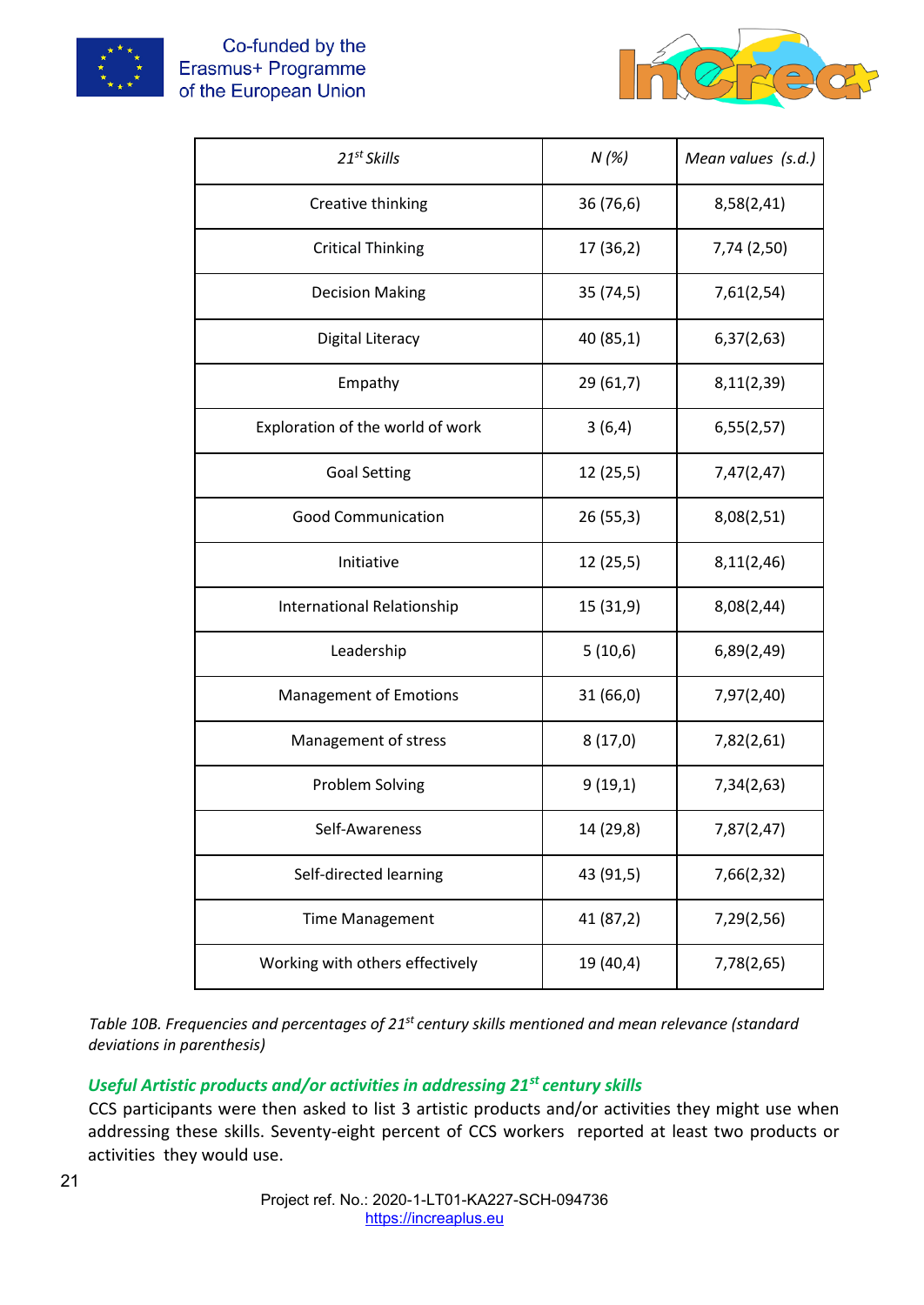



| Useful artistic means       | N(%)      |
|-----------------------------|-----------|
| Theatre                     | 9(19.6)   |
| Paintings                   | 14 (30.4) |
| Music                       | 13 (28.3) |
| Games                       | 4(8.6)    |
| Design                      | 3(6.5)    |
| Drawing                     | 7(15.2)   |
| Laboratories                | 5(10.9)   |
| Team's work                 | 7(15.2)   |
| Artistic panels             | 7(15.2)   |
| <b>Visual Arts</b>          | 1(2.2)    |
| Actions                     | 1(2.2)    |
| Dance                       | 6(13.1)   |
| Photography                 | 1(2.2)    |
| Collective exhibition       | 2(4.3)    |
| <b>Motivational courses</b> | 3(6.5)    |

*Table 11B. Artistic means and activities according to CCS participants useful in promoting 21st century skills* 

As we can see from inspecting Table 11B, the most frequently mentioned are painting, and music followed by Theatre. Among the most frequently mentioned there are both individual and group activities, both verbal and non-verbal forms of expression.

A closer qualitative look to partner countries, suggests that the most frequent ones are also consistently mentioned across the partners' countries.

A final question asked participants about their interest in the INCREA+ project: 75% % expressed the interest to participate in the project and implement the program.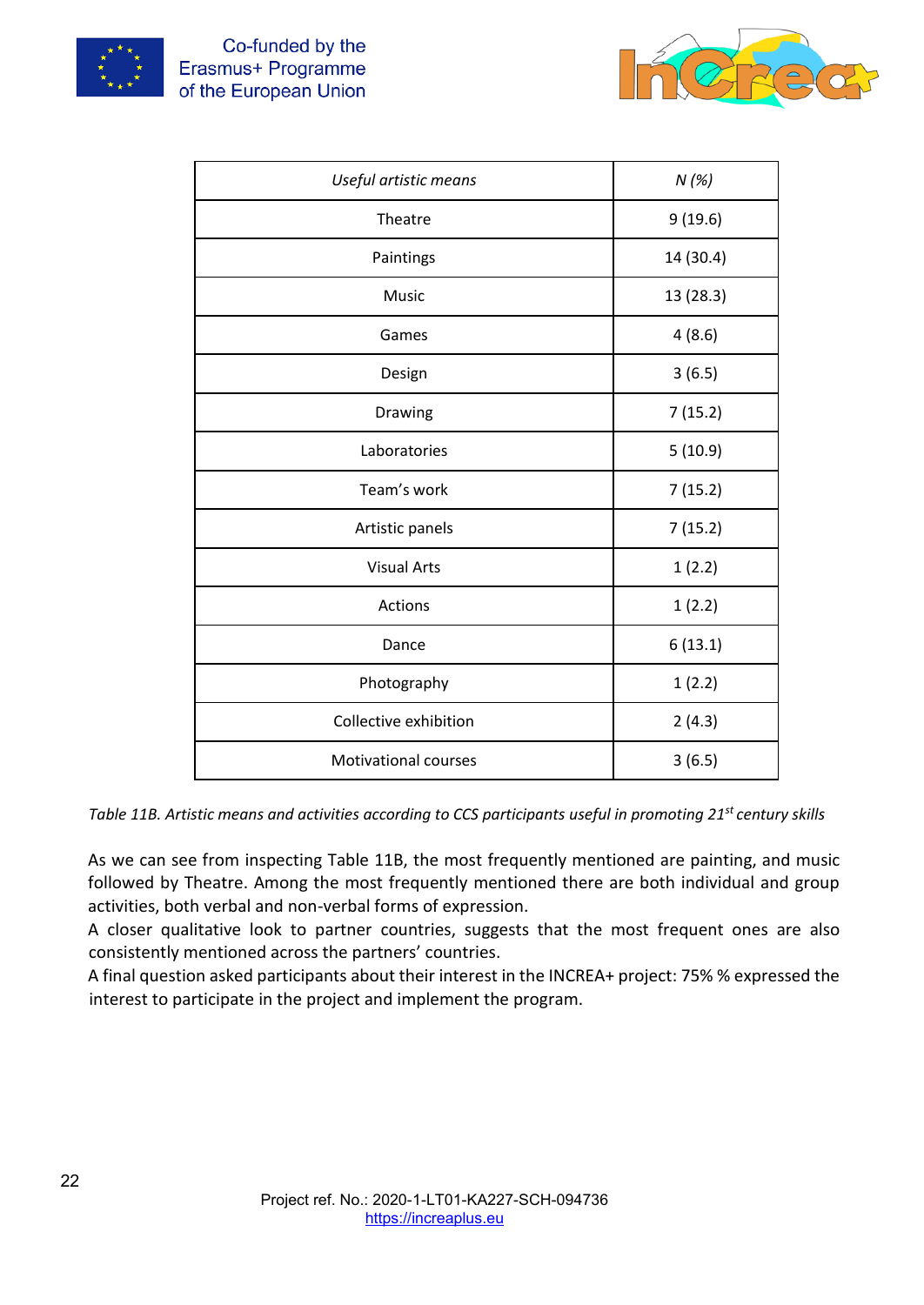



# *C. Highlighting perspectives of teachers and Creative and Cultural Sector professionals: main points*

After the detailed analysis of the responses produced by participants in the two groups, in this section we will try to summarize the main elements emerging from the survey and highlight their potential contribution to the INCREA+ Project. In fact, as emerged from the previous analysis, the survey involved teachers working in schools of different order and grade thus offering a wide overview of situations; professionals in the CCS, on the other hand, are experts in different art forms. It is first worth mentioning that although the two groups are characterized by a different number of participants, their different familiarity with Inclusive education issues or expertise in means effective in art expression, both assign high relevance to inclusive education and recognize the value of referring to arts as meaningful support to inclusive education. More specifically, their answers contribute to providing useful information and answers to the project questions addressed with the survey.

*Challenges to Inclusive education.* As shown in Table 1C, all the diverse possible themes proposed to their attention are selected by both groups, with socioeconomic and socioemotional challenges more frequently mentioned by teachers. About the same relevance is given to other potential challenges and to cultural and intrapersonal (physical, cognitive, and relational) aspects. Interestingly, if we combine giftedness and talent, their percentage overcomes cultural and level of functioning and underlines the attention that professionals are now giving to these aspects in their students.





Arts and their support to Inclusive practices: options and expected impact. Although with slightly different proportions (see Figure 2C), the arts participants more frequently associated with inclusive practices are music, painting, drawing, theatre, arts and crafts, and dancing with the first two more frequently mentioned by teachers and dancing more frequently mentioned by CCS.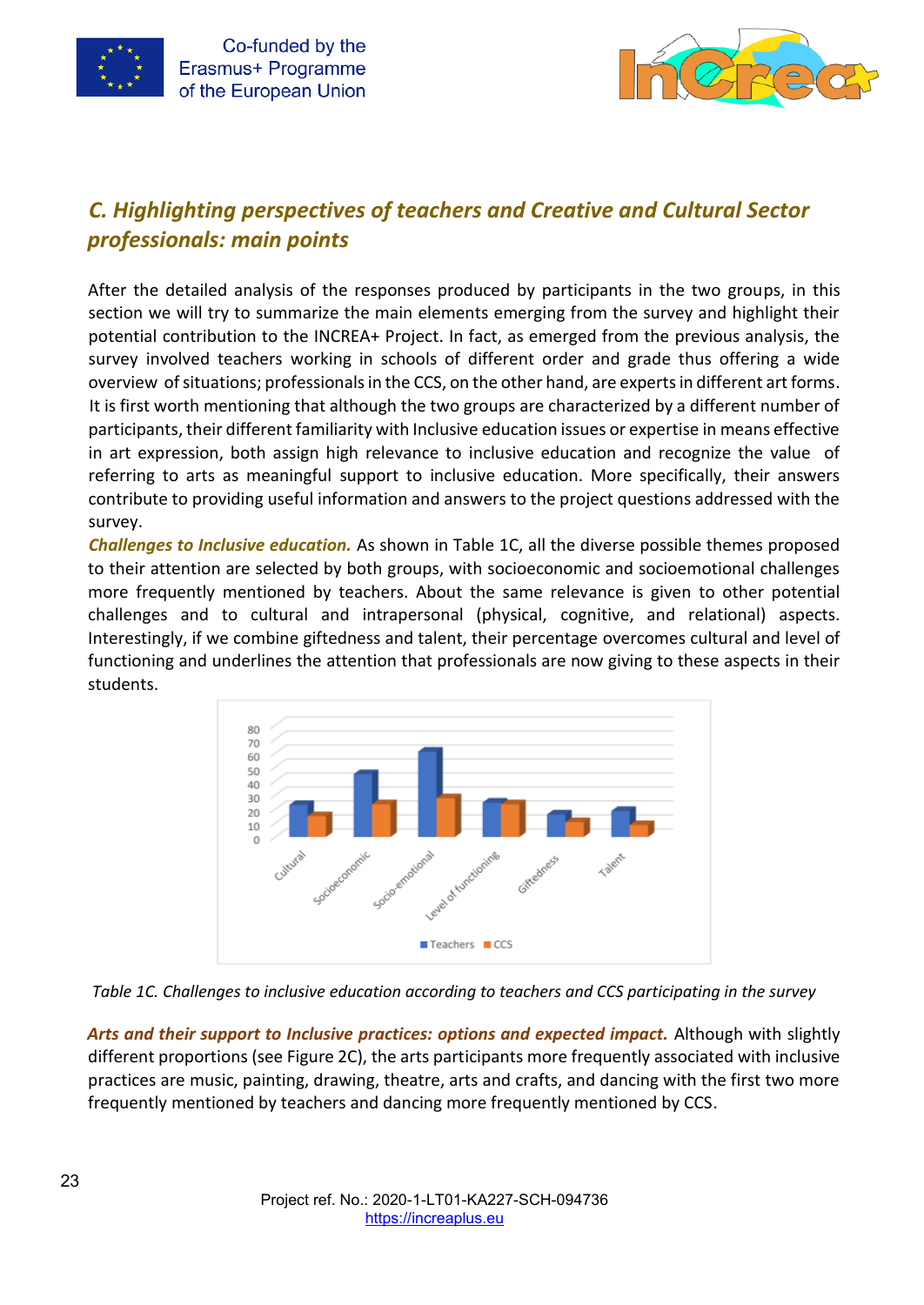

Co-funded by the Erasmus+ Programme of the European Union





*Table 2C. Artistic means of expression associated with inclusive practices according to teachers and CCS* 

It seems then, that participants refer to artistic expressions that could be grouped in three main forms: (a) *sensory artistic expression*, where both visual and auditory means of representation are involved (music, drawing, painting, for instance), (b) *performance artistic expressions* (dancing, theatre, for instance) but also (c) *Arts and Crafts expressions* where participants are expected to create things of beauty, possibly with a functional value.

*Expected benefits from Inclusive practices.* What more neatly differs between the two groups is the type of advantages they envisage for all students. As clearly shown in Figure 3C, the benefits teachers more frequently foresee for their students deal with social and relational aspects, networking skills, and on thinking skills; professionals from CCS, on the other hand, point more on knowledge development related to the Arts *per se*, the support to intra-individual resources and positive characteristics, and to a minor extent to active participation in the proposed activities.



*Table 3C. Main benefits teachers and CCS foresee for all students experiencing inclusive education.*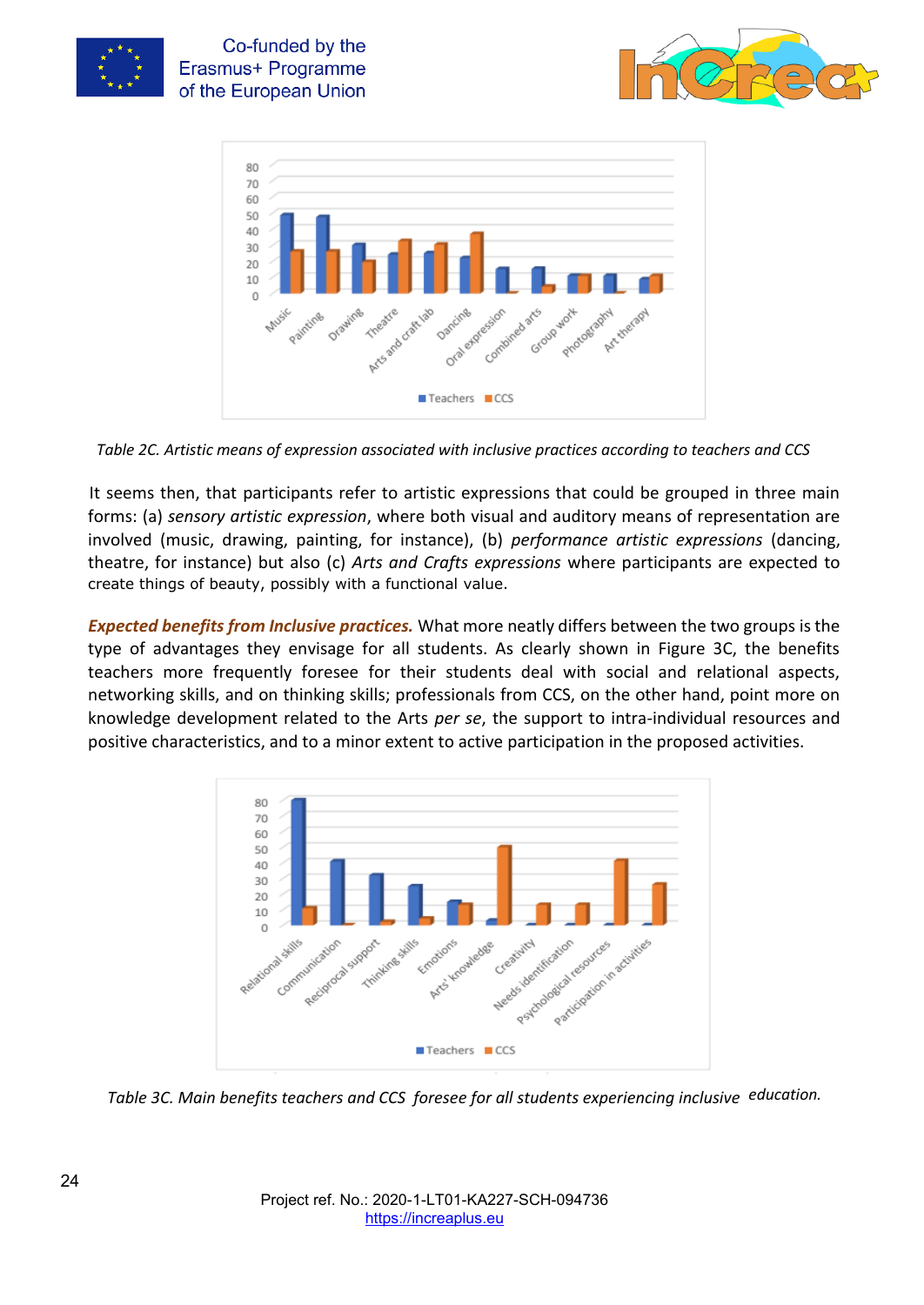



When explicitly orienting the attention to students with special education needs or vulnerabilities, the patterns emerging from the answers differ.



*Table 4C. Main benefits teachers and CCS participants foresee for students with SEN or vulnerabilities experiencing inclusive education.* 

Interestingly, as shown in Figure 4C, the benefits teachers more frequently foresee improvement on both cognitive and relational skills while CCS underline the impact on practical activities of everyday life, on expression of emotion, on understanding and learning.

*Competences and roles of professionals.* Moving on the side of the adults proposing the activities, the competences they perceive as relevant in eventually conducting activities aimed at Inclusive education and Artmaking, two patterns arise that call for the relevance of diverse sets of competences.



*Table 5C. Main competences useful for the development of Inclusive Education and Artmaking according to teachers CCS participants*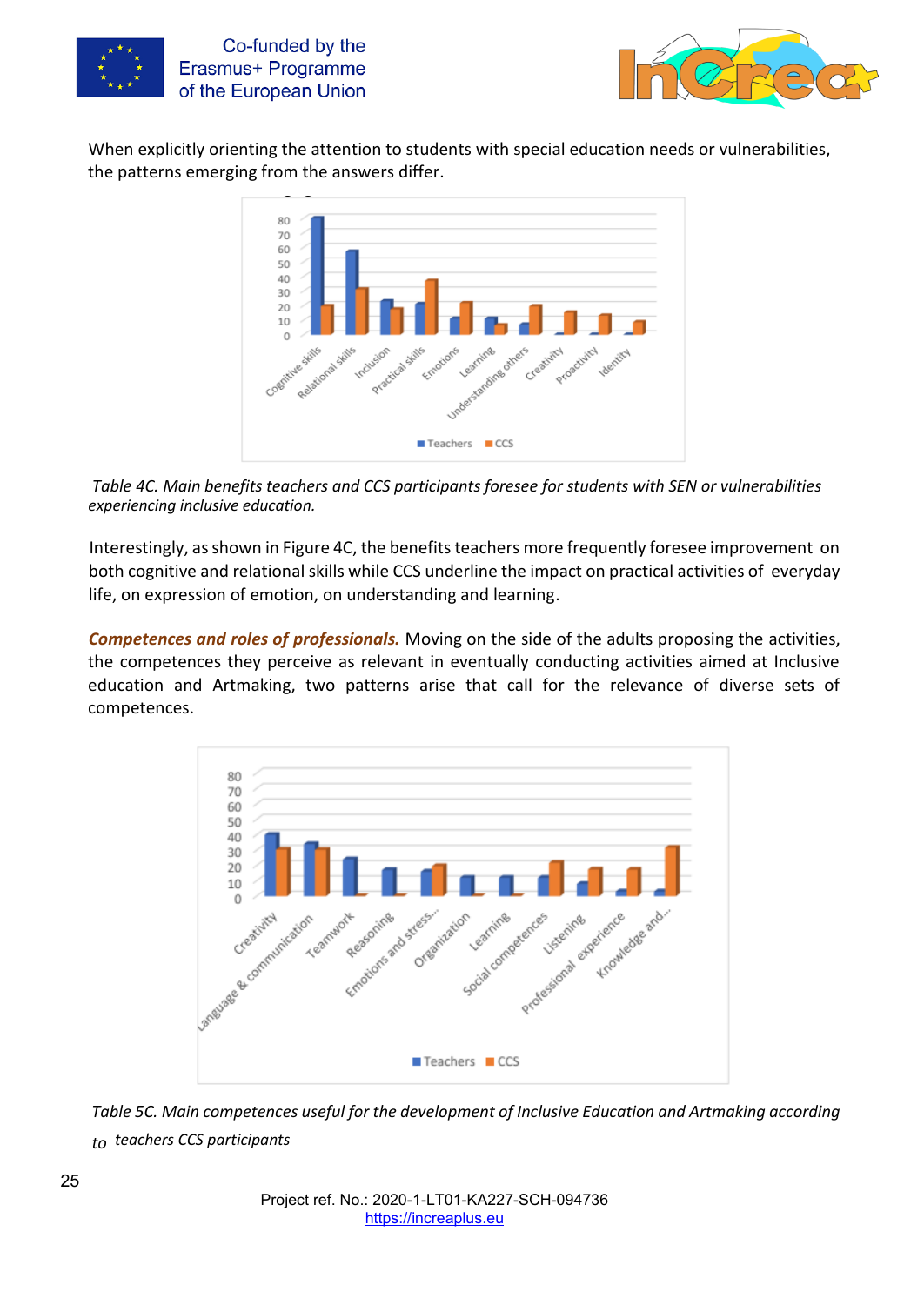



Group differences emerged as teachers underlined the relevance of teamwork, organizational and learning skills, while professionals from CCS underlined the role of listening skills together with competencies in the specific domain, that is in arts and experience in the dimensions of artistic expression (see Table 5C).

Following on the analysis of the relevance of the adults involved in proposing these activities, the role of arts specialists clearly appears first in counselling and tutoring actions as proposed by CCS themselves (Table 6C). Also in this case, diverse patterns between the two groups emerged in the competences needed. This result calls for an integration of the two perspectives.



*Table 6C. Main roles and functions teachers and CCS ascribe to arts experts* 

**Educational Artmaking and 21st century challenges.** The 21st century skills refer to a a broad set of knowledge, skills, work habits, and character traits that are believed— by educators, school reformers, college professors, employers, and others—to be critically important to success in today's world. These skills are required to enable an individual to face the challenges of the 21st century world that is globally active, digitally transforming, collaboratively moving forward, creatively progressing, seeking competent humanresource and quick in adopting changes.

The skills in the diverse lists available, can be substantially grouped under the following headings: *Learning skills* (i.e., Critical Thinking, Creativity, Collaboration, Communication, Problem solving); *Literacy Skills* (i.e., Information Literacy, Media Literacy, Technology Literacy) and *Life Skills* (i.e., Empathy, Flexibility and Adaptability, Leadership, Initiative and Self-Direction, Social and Cross-Cultural Interaction). Both groups in the survey, although to a different degree (Table 7C), list in their priorities some Learning skills (see Creative thinking, Critical thinking, Communication) and to some Life Skills (management of emotions). While the choices made by teachers are widespread across the skills, professionals from CCS more specifically give high priorities to skills related to Literacy (Digital Literacy) but also to other Learning Skills closer to their deeper personal and professional experience with artistic expression, namely self-directed learning, and time management.

Diverse patterns, then emerge, suggesting for an integrative approach that includes all the groups of 21<sup>st</sup> skills in developing a program that aims to foster them with artistic means.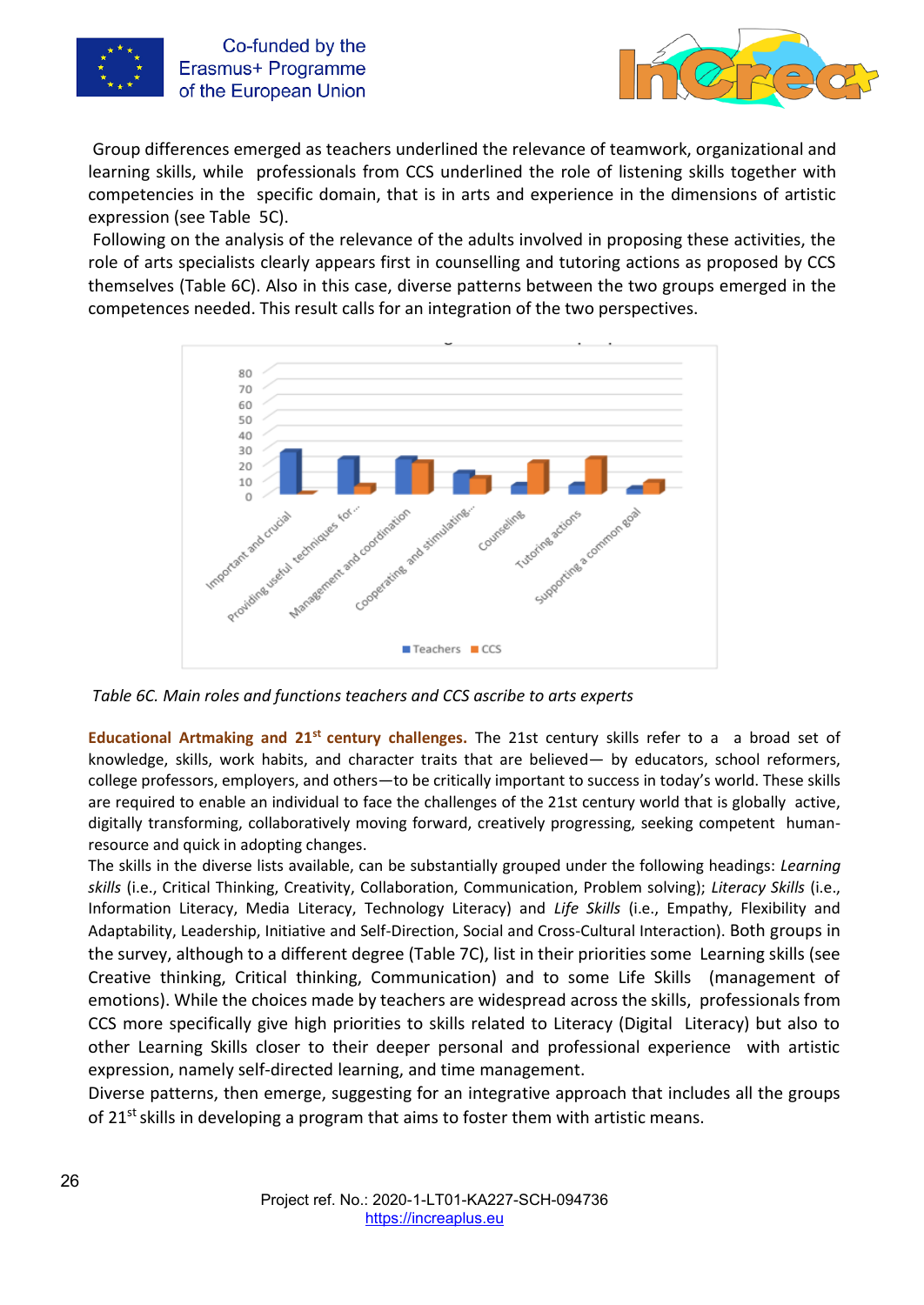

Co-funded by the Erasmus+ Programme of the European Union





*Table 7C. Priorities teachers and CCS ascribe to the diverse 21srt century skills* 

The question that naturally follows from these data drives us to the potentially useful artistic means supporting the development of these skills according to teachers and professionals from CCS (Table 8C)



*Table 8C. Main Artistic means and activities useful in promoting the 21st century skills according to teachers and CCS participants* 

A partial overlap emerges in the perspectives provided by study participants, in the means they call into action to promote  $21^{st}$  century skills. As for inclusive practices, participants refer to artistic expressions that again could grouped in three main areas: the *sensory*, both visual and auditory, means of representation (music, drawing, painting, for instance), expressions involving a *performance* (dancing, theatre, but also exhibition as mentioned by CCS participants) and forms of expression (Arts and Crafts) where participants are expected to *create* things for leisure or with a functional value.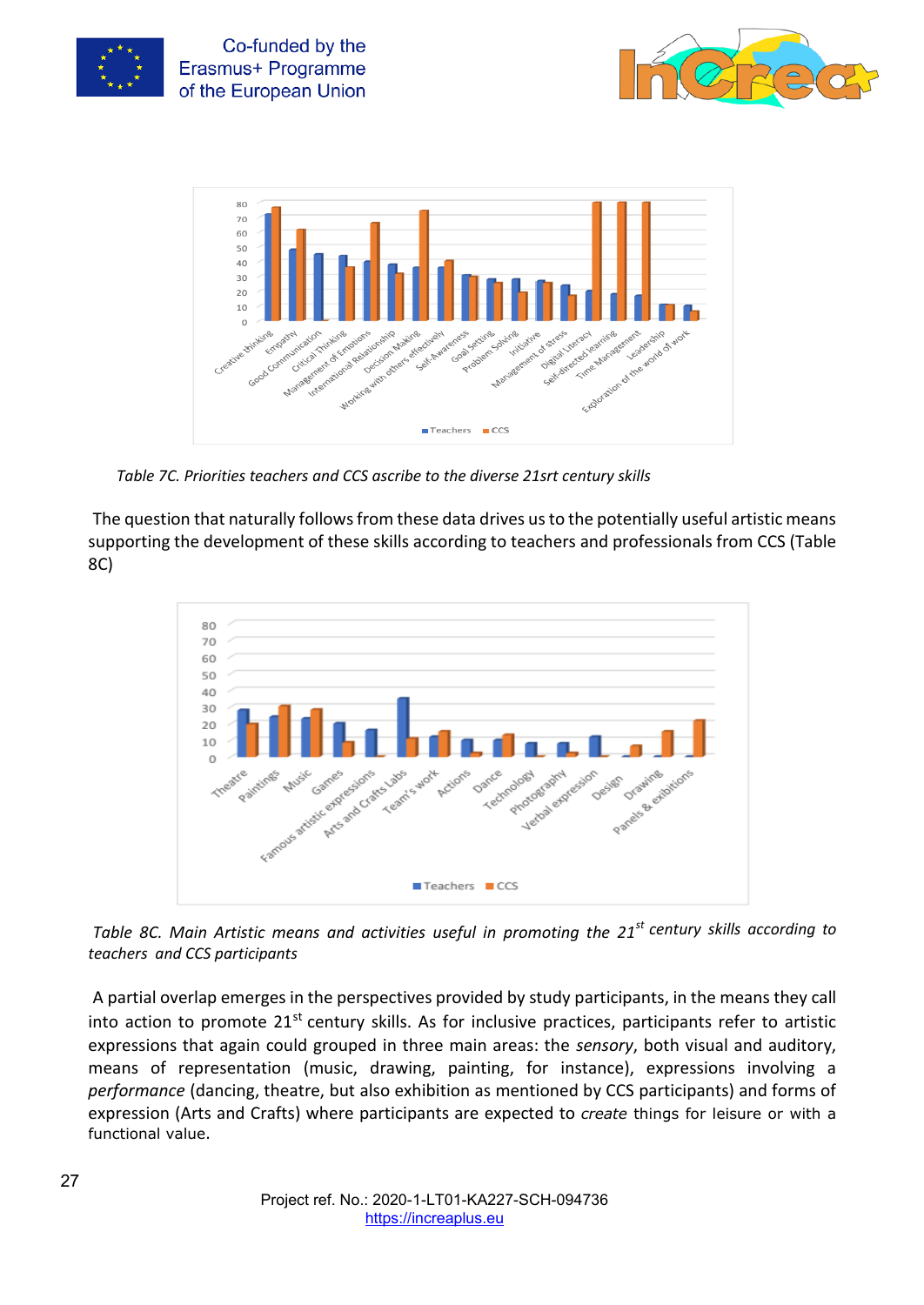



# *D. Integrating teachers and Creative and Cultural Sector perspectives: suggestions for the INCREA+ Project*

The analysis and summary previously provided, highlight specific or partially overlapping perspectives according to the specific topic addressed.

Responses from teachers and CCS participating in the survey underline the need to integrate knowledge and perspectives, both in actions aimed at the experts and in the choices guiding the development of an innovative curriculum for secondary school students but also in the analysis of changes instilled and positive and inclusive development promoted in all students form secondary school.

As regards *educational activities aimed at professionals* interested in promoting Educational Artmaking and INCREA+ goals, the analysis of the results from the survey suggests as mandatory:

- a. Developing a clear and deep understanding of theoretical and methodological choices related to inclusive education and Universal Design for Learning
- $b.$  Developing knowledge on current and expected future challenges, on 21st century skills, and on relevance of addressing skills from the diverse domains, namely Learning, Literacy, and Life and Professional Skills.
- c. Developing knowledge on the meaning of the experience coming from diverse artistic expressions, addressed both as art reading and art making.

As regards the *topics to address* in the curriculum for students, the patterns evidenced suggest the following basic guidelines:

- d. Develop activities addressing the main challenges to inclusion and inclusive education
- e. Develop activities tapping the  $21^{st}$  century skills from each of the three main areas (Learning, Literacy, Life and Professional Skills)
- f. In developing activities use artistic means tapping both sensory, performance and Arts& Crafts expressions
- g. Develop activities addressing both famous artistic expressions and artmaking activity, to support a reflective approach to coded experiences and the meaning making associated with a direct involvement.

Some *methodological choices* follow, with the relevance of an integration of the perspectives as a first key issue emerging from the analysis:

- h. Use multiple artistic means of representation, processing, and expression in each activity in the curriculum
- i. Actively involve participants in developing narratives related to inclusion and to the skills important for an inclusive personal growth
- j. Assess learning along the diverse themes and perspectives
- k. Include reflective questions and other tools tailored to support the meaning-making of the artistic experience or product
- l. Focus the reflective questions on the inclusion issues and the 12st skills both in terms of awareness of their relevance but also as active engagement in implementing proactive behaviours after participating in the curriculum implementation.

These suggestions are summarized in Figure 1D and proposed as a guide for the development of the curriculum